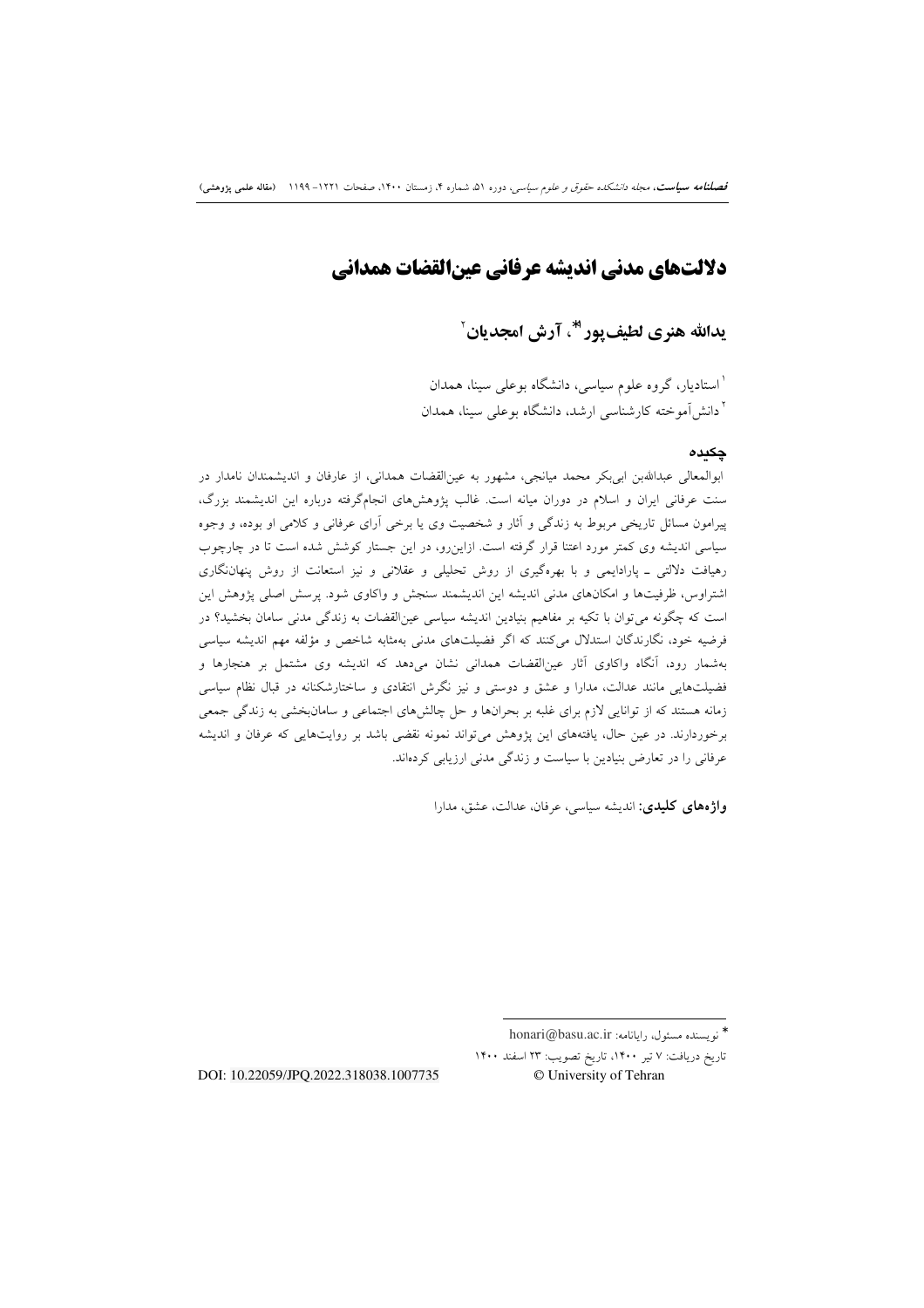#### ١. مقدمه

اندیشه سیاسی را اغلب یا از نظر معرفتی یا از جنبه خاستگاه اَن تبیین کردهاند و نه به اعتبار آنچه، اندیشه را بهطور مشخص سیاسی یا هنجاری ساخته است. لئواشتراوس<sup>\</sup> اندیشه سیاسی را همان فلسفیدن در خصوص امر سیاسی میداند (منوچهری، ۱۳۸۸: ۷۹). از نظر او، فلسفه سیاسی بهعنوان یکی از گونههای اندیشه سیاسی «کوششی است برای نشاندن معرفت به ماهیت امور سیاسی بهجای گمان درباره آنها» (اشتراوس، ۱۳۸۱: ۴). این تعریف از اندیشه سیاسی دارای جنبه معرفتی است و کمکی به شناخت ما از محتوای سیاسی و هنجاری اندیشه، آنجا که به تضمنات عملي مربوط مي شود، نمي كند (اشتراوس، ١٣٨١: ٧٩).

روشن است که نظریههای سیاسی بهنحو وثیقی به مسائل عملی سیاست مربوط می شوند. بهطور تقریبی همه نظریهپردازان سیاسی باور دارند که عمل به رهنمودهای آنان اوضاع را بهتر می کند. پس هدف نظریه سیاسی این است که جهان سیاست را برای ما درکشدنی کند تا با آن هدایت شویم؛ یک نقشه جغرافیایی از سیاست برای ما رسم کند تا به ما بگوید کجا هستیم و چه راهی ما را به مقصد میرساند (اسپریگنز، ۱۳۷۰). بنابراین، اندیشه سیاسی افزون بر توضیح سرشت «امر سیاسی» در پی دستیابی به معیاری برای خوب زیستن از راه مناسبات نیک و عادلانه است (منوچهری و هنری لطیف پور، ۱۳۹۳: ۴۰۷). شایان ذکر است اندیشه سیاسی صورتهای گوناگونی دارد که البته در این باره بین صاحب ظران، دستکم تا جایی که به سنت و میراث اندیشیدن در خصوص سیاست در تاریخ ایران دوره میانه اسلامی مربوط می شود، اختلاف نظر وجود دارد (طباطبايي، ١٣٩۴؛ فيرحي، ١٣٨١).

با وجود این اختلاف نظرها، بی تردید در میراث اندیشهای اسلام و ایران، عرفان از نفوذ گستردهای برخوردار بوده است. خوانش انتقادی و فهم دقیق این میراث و استخراج ظرفیتهای سیاسی آن می تواند در شناخت تفکر ایرانی۔ اسلامی بهمنظور یافتن پاسخی درخور، برای چالشهای امروز جامعه ایران راهگشا باشد. درباره نسبت بین عرفان و سیاست رویکردهای متعارضی وجود دارد. برخمی صاحب ظران با تکیه بر مبادی معرفتی عرفان، قائل به نسبت امتنــاع بــین عرفان و سیاستاند و هر گونه امکان استنتاج اندیشه سیاسی و مــدنی را از اندیشه عرفانی منتفی دانستهاند (هنری، ۱۳۹۵: ۲۰۷). از سوی دیگر، برخی صاحب نظران با عطف توجه به ظرفیتهای وجودی عرفان، ضمن رد دیدگاههایی که عرفان و سیاست را ناسازگار دانستهاند، بر تواناییهای عرفان در سامانبخشی به حوزه عمومی از رهگذر تأثیر آن بر ابعاد وجودي انسان تأكيد كردهاند (داوري اردكاني، ١٣٧٩: ٢٧٨). با توجه به اين اختلاف نظرها و نظر به اهمیت موضوع، در این جستار با رجوع به آثار یکی از چهرههای نامدار سنت عرفانی یعنی

1. Leo Strauss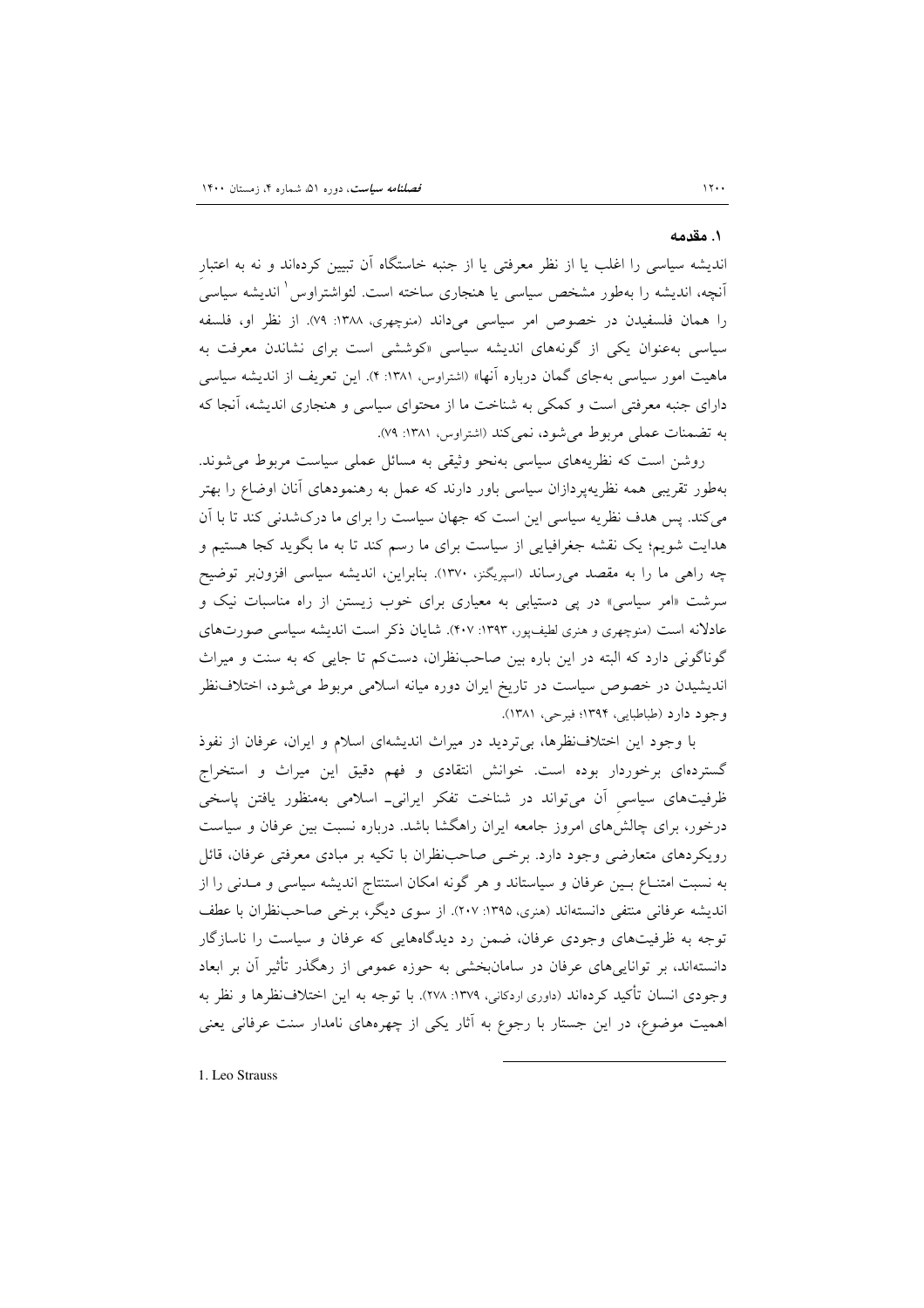عینالقضات همدانی، تلاش شده است تا ضمن بررسی اندیشه این اندیشمند، ظرفیتهای مدنی اندیشه وی سنجش شود. بدیهی است که نتیجه این بررسی می تواند در ارزیابی نسبت بین عرفان و اندیشه سیاسی مورد توجه و امعان نظر قرار گیرد.

ابوالمعالی عبدالله، ملقب به عینالقضات، از شخصیتهای برجسته در تاریخ تفکر ایرانی۔ اسلامی در دوره میانه است. او\_بنابر روایت مشهور \_ در ۴۹۲ق در همدان بهدنیا آمد و در ۳۳ سالگی (۲۵هق) کشته شد (اذکایی،۱۳۸۱). درباره علل قتل عینالقضات تحلیلهای مختلفی وجود دارد كه از جمله مي توان به حسادت و بدانديشي فقيهان مرتجع و قشري وابسته به نظام سلجوقی، منازعههای پیچیده رجال سیاسی همءصر وی بر سر قدرت، آزاداندیشی قاضی و نقد صریح و بی محابای وی بر رجال متنفذ سیاسی و نیز علمای وابسته، اشاره کرد که خود تأییدی بر صبغه سیاسی اندیشه این اندیشمند است. اگرچه قاضی دچار مرگ زودرسی شد، از مشایخ صوفیه زمان خود بهشمار می آمد و شاگردان بسیاری داشت که برخی از آنان صاحب نفوذ و منصب در دستگاه سلجوقیان بودهاند. هانری کربن از وی بهعنوان فقیه، عارف، فیلسوف و ریاضیدان یاد کرده است (کربن، ۱۳۷۳: ۲۸۵). با این حال، در تاریخ اندیشه اسلامی\_ ایرانی بیشتر به عنوان عارف و صوفی، شهرت یافته است. برخی نیز وی را پیش رو سنت دیرپای حکمت ایرانی دانستهاند که اندک زمانی پس از مرگش، سهروردی و ابنءربی باب تازهای در آن گشودند (اذکایی، ۱۳۸۱: ۸۶). بههر حال، مسئله بااهمیت از منظر این جستار، این است که عینالقضات هیچگاه بهعنوان اندیشمند سیاسی به معنای مصطلح یا نویسندهای با آثاری که بهطور مستقیم به سیاست پرداخته باشد، شناخته نبوده است. بنابراین کوشش قابل اعتنایی برای درک ابعاد مدنی و سیاسی اندیشه وی صورت نگرفته است و پژوهشهای موجود درباره او اغلب معطوف به جنبههای تاریخی و ابهامهای مربوط به زندگی و مرگ وی و نیز برخی اندیشههای عرفانی و کلامی اوست. ازاین رو هدف پژوهش حاضر، بررسی و واكاوي دلالتهاي مدنى انديشه قاضي با استناد به شواهد موجود در متن انديشه وي است.

عین|لقضات همدانی در مقام یک عارف، برخلاف این تـصور کـه «عرفـان هـیچگـاه در پـی افزودن، شناختن، بازآرایی یا بهبود چیزی در جهـان خــاکی نیـست» (صـفی، ۱۳۸۹: ۲۹۵)، و نیــز برخلاف رویکردی کـه عرفـان و سیاسـت را دو قطـب متـضاد (توانـا و حقیقـی، ۱۳۹۶: ۹۰) و در تعارض و ناسازگاری بنیادین با یکدیگر می دانــد (طباطبـایی، ۱۳۹۴: ۲۵۶)، بــا نگــاهی مــسئولانه و گاهی با احساسات پرشور به نقد اوضاع سیاسی ـ اجتماعی عصر سلجوقیان پرداخته است. در نتیجه، بر مبنای نگرش ویژه عرفانی خود و با تکیه بر تحلیل ویژه خـویش از وضـعیت زمانــه،

1. Henry Corbin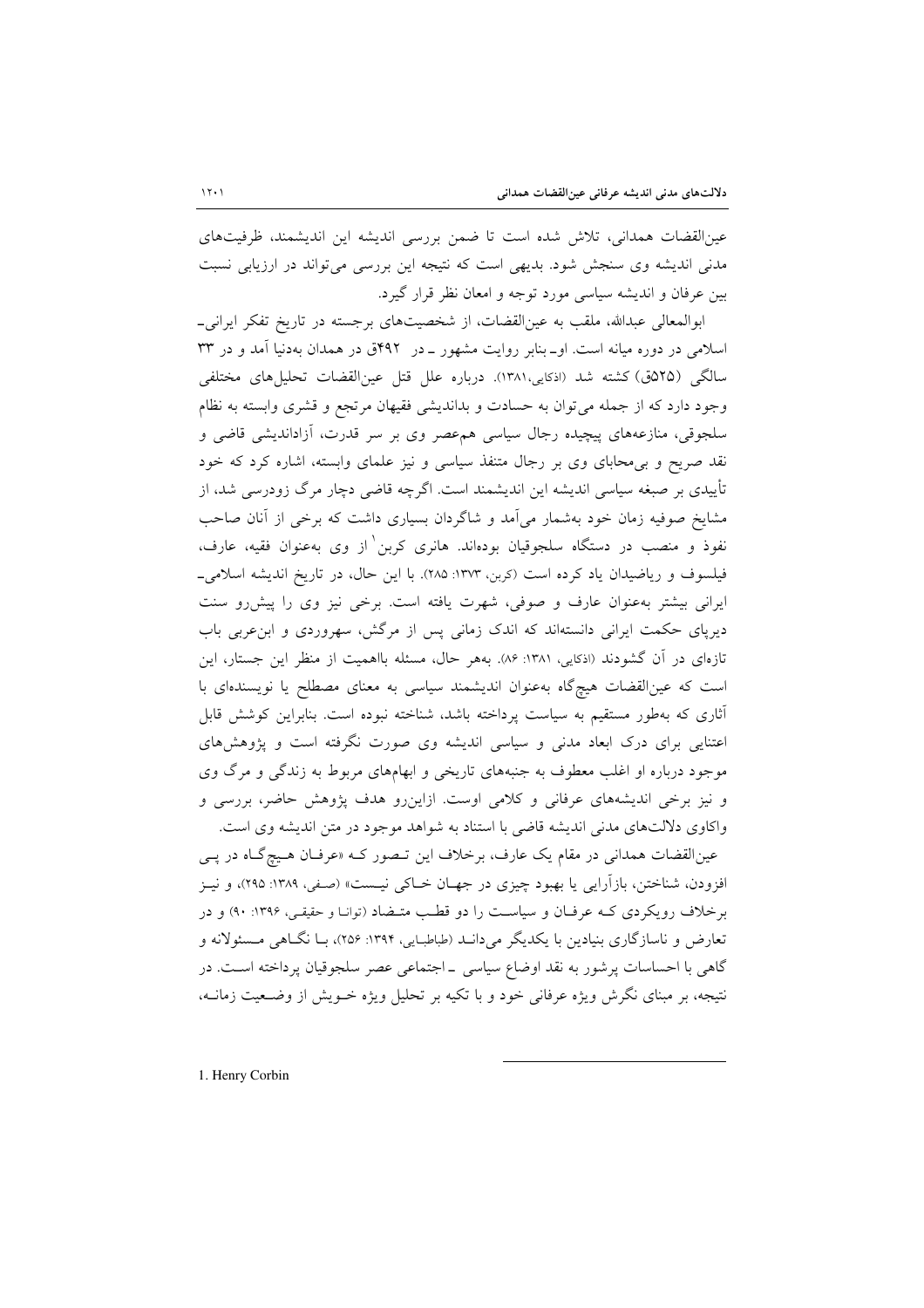می کوشد تا بهمنظور برون رفت از وضعیت بحرانی عصر، الگوی تجـویزی و هنجـاری خـود را عرضه كند.

### ۲. پیشینه پژوهش

درباره دلالتهای مدنی اندیشه عین|لقضات تاکنون پژوهشی انجام نگرفته است. با این حال در برخی پژوهشهای موجود، به جنبههایی از اندیشه سیاسی عینالقضات اشاره شده است. امید صفی در کتاب سیاست/دانش در جهان اسلام: همسویی معرفت و ایدئولوژی در دوره سلجوقي (صفي، ١٣٨٩)، عين|لقضات را مخالفي تكرو با گفتماني چندبنياني معرفي مي كند كه برخلاف عارفان دیگر، هیچگاه حاضر به پذیرش ایدئولوژی سلجوقیان نشد و در جهت توجیه و مشروعيتبخشي به قدرت آنان اقدام نكرد (صفى، ١٣٨٩: ٣۶٨). بدين ترتيب صفى، وجه ستيزهجويانه انديشه قاضي نسبت به ايدئولوژي و قدرت سلجوقيان را مدنظر داشته است.

در کتاب *ماتیکان عین*القضات همدانی (اذکایی، ۱۳۸۱) نیز، به برخی جنبههای انتقـادی اندیــشه قاضی اشاره شده است. این اثر دربرگیرنده شواهد در خور نگرشی درباره اندیشه عین|لقیضات است که به یاری آن می توان بسترهای تکوین اندیشه او را ارزیابی کرد. با این حال، اثر مـذکور بیشتر بر وجه عرفانی اندیشه قاضی و نه ابعاد سیاسی اندیشه وی، متمرکز شده است. همچنـین نصرالله یورجوادی (۱۳۷۴) در گفتاری از کتاب *عین القبضات و استادان او* بـه بررسـی فلـسفه مذاهب از دیدگاه عینالقضات پرداخته است. وی در اثر یادشـده تـصریح مـیکنـد کـه بحـث عین|لقضات درباره فلسفه مذاهب را نباید بهعنوان مسامحه و سهل|نگاری مـذهبی تلقـی کـرد، بلکه اشاره به این حقیقت دارد که همه مذاهب حقیقت واحدی هستند کـه خـود را بـه صـور گوناگون جلوهگر ساختهاند (پورجـوادي، ۱۳۸۴: ۴۹). اين بحث اگرچه بهطور مستقيم معطـوف بـه وجه سیاسی و مدنی اندیشه قاضی نیست، می تواند تا حدودی راهگشای بحث مقالـه حاضـر باشد. بهطور کلی می توان گفت که آثار و پژوهش های موجود بهاختصار بـه برخــی بنیـان۱حای معرفتی و زوایای انتقادی اندیشه قاضی، بدون توجه به دلالتها و تـضمنات مـدنی آن، اشـاره کردهاند؛ درحالی که جستار حاضر می کوشد تا با بازآفرینی محیط سیاسی ـــ اجتمــاعی و زمینــه فکری زمانه قاضی و با لحاظ محدودیتهای سیاسی و فکری زمانه او، ضمن تمرکز بـر وجـوه سیاسی \_ اجتماعی اندیشه وی، امکان های مـدنی اندیـشه ایـن عـارف و اندیـشمند خـلاق را واکاوی و آشکار سازد.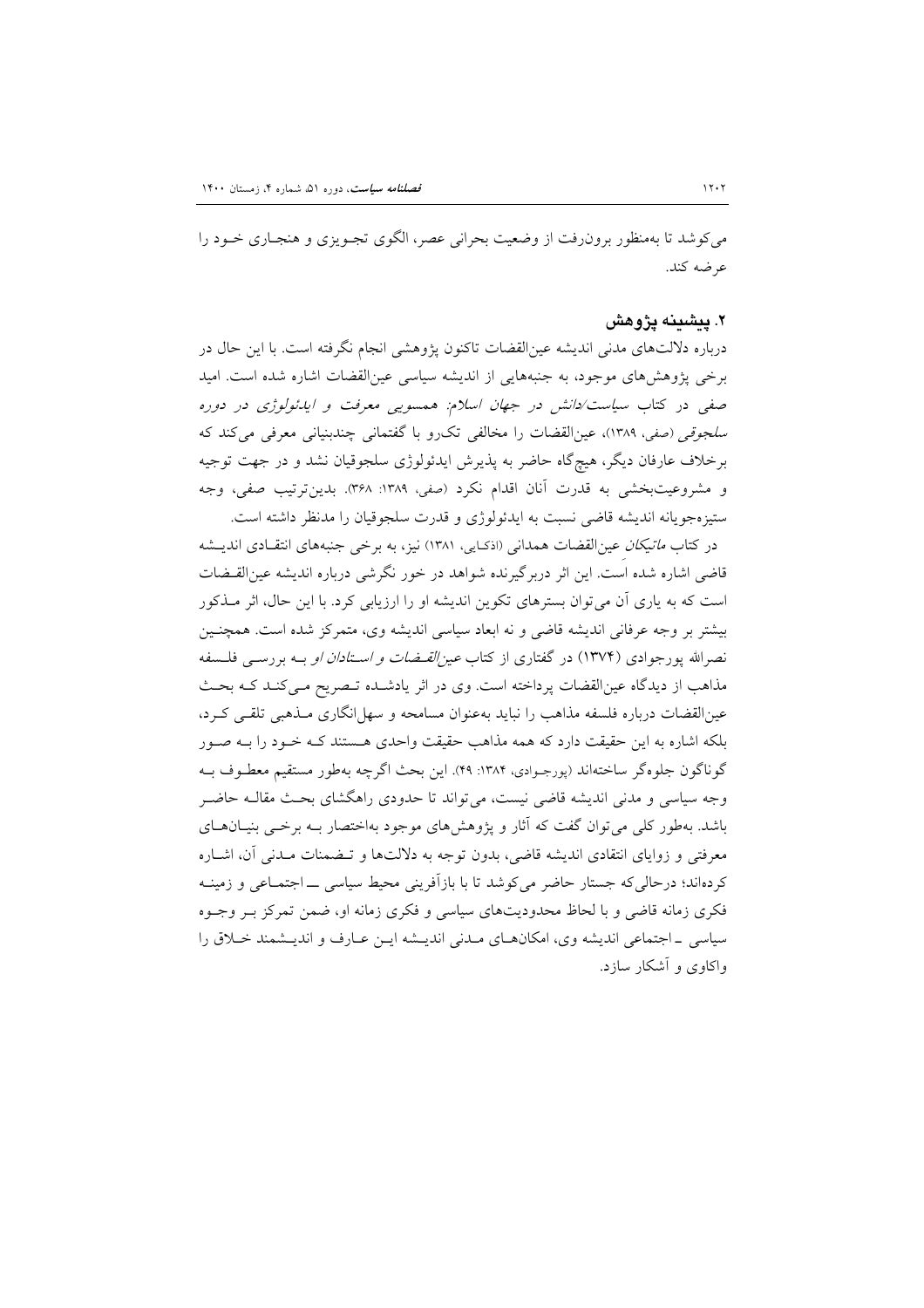### ۳. چارچوب نظری

چارچوب نظری پژوهش حاضر «رهیافت دلالتبی- پیارادایمی» است کـه بـهنـوعی بازسـازی رهیافت توماس اسیریگنز <sup>1</sup> در مطالعه اندیــشه سیاســی اســت (منـوچهری، ۱۳۹۵). براســاس ایــن رهیافت، «اندیشه سیاسی یک منظومه گفتاری- عملی و دربردارنده طرحی نظری بـرای سـامان نیک اجتماعی است». هر اندیشه سیاسی بهعنوان منظومهای گفتـاری<sup>۲</sup> شــامل چنــد نــوع گــزاره مرتبط و منسجم است که در نهایت وضع ممکن یا مطلوبی را بهجای وضع موجـود ترسـیم، و راه دستیابی به آن را تعیین میکند. این گزارهها را می تـوان «دلالـت» نامیـد، چـون بـهصـورت گفتاري «بحران» موجود را تبيـين، «خيـر و مـصلحت فـردي و جمعـي» را تعيـين، «مناسـبات مطلوب انساني» (هنجار) را ترسيم، و «الگوى اقتدار مناسب» را تمهيد مى كنند.

بر این اساس، هر اندیشه سیاسی منظومهای است مشتمل بر دلالتهایی که هریک به وجه ویژهای از امر سیاسی می پردازند؛ و در نهایت بهصورت چارچوب مفهومی ـ نظری یک مکتب سیاسی را شکل می دهند که چگونگی تحقق یک زندگی خوب را پردازش می کند (منوچهری، ۱۳۹۵: ۴۴). یکی از این وجوه اندیشه همانا دلالت هنجاری است که در آن اندیشمند راهکار موردنظر خویش را برای حل مسائل جامعه ارائه میدهد. بدینترتیب، دلالت هنجاری، ترسیم گونه معینی از وضع هنجاری است و بر وضعی که موجود نیست، دلالت دارد. از جمله هنجارها و فضیلتهای مدن<sub>ی</sub> شاخص در تاریخ تفکر سیاسی، عدالت ٌّ. دوستی ٌ و مدارا<sup>۵</sup> بوده است. دلالت هنجاری با تکیه بر دلالت وضعیتی ـ که اوضاع موجود یا بحرانها را تبیین میکند ـ و نیز با ابتنا به دلالت بنیادین (معرفتی) که مبانی نظری و فکری را ارائه میکند، با هدف دستیابی افراد جامعه به خیر و مصلحت فردی/ جمعی آنها، پردازش شده است (منوچهری، ۱۳۹۵:  $(4)$ 

برای فهم دلالتهای مدنی اندیشه قاضی، گاهی میباید از ظاهر و پوسته مفاهیم بهکاررفته در متن اندیشه وی گذر کرد تا به قصد نهفته در پس گفتار او رسید، چراکه بهواسطه اوضاع سیاسی خفقانآلود ایران در دوران سلجوقیان و بهرهمندی حاکمیت از نظام مراقبت منظم و مؤثر که برای نمونه مُنهیان را در جامه گدایان و صوفیان، به جمع|وری اخبار مأمور کرده بود (صفى، ١٣٨٩: ٢١۶)، اين احتمال دور از ذهن نيست كه عين|لقضات، در بيان مقاصد خويش جانب احتیاط را رعایت کرده و از بیان صریح مقصود خویش امتناع کرده باشد. اندیشه عین|لقضات، می بایست با توجه به زمینههای فکری و بحرانهای سیاسی زمانه و با نظر به

- 1. Thomas A. Spragens
- 2. Discursive
- 3. Justice
- 4. Friendship 5 Tolerance
-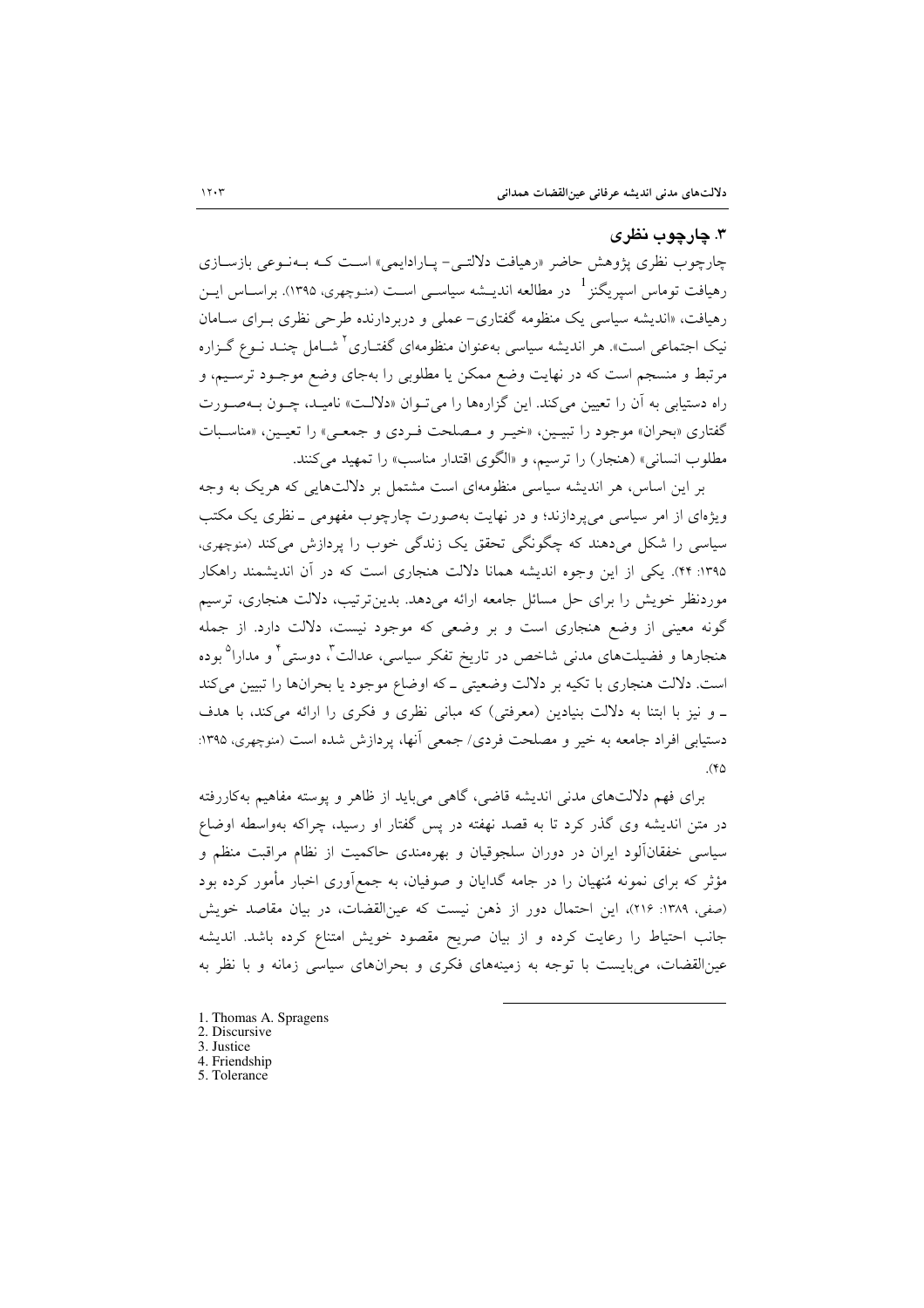تلاش فکری وی برای تغییر دادن اوضاع نابسامان اجتماعی ــ سیاسی، مورد تحلیل و مداقه قرار گیرد. بر این اساس، بهنظر می رسد برای فهم و استنباط دلالتهای هنجاری اندیشه قاضی، بتوان از روش پنهاننگاری<sup>\</sup> اشتراوس و با بهرهگیری از دستاوردهای روششناخت<sub>ی</sub> این اندیشمند، پرتوی بر زوایای پیچیده اندیشه عینالقضات افکند.<sup>۲</sup> ناگفته نماند که اگرچه عینالقضات اندیشمندی بی پروا بود که دستکم، یکی از علل مهم مرگ زودرس وی جسارت او در طرح اندیشههای ساختارشکنانهاش بود، با این حال، همچنان فهم لایههایی از اندیشه این اندیشمند نیازمند دقت و تأمل از راه بهکارگیری ابزارهای روششناختی مناسب است. بیان زیر از قاضی می تواند گواهی بر این مدعا باشد: «...و بعضی چیزها نوشته می شود که مرا از آن اندیشه بود که نباید مرا زیان دارد....و از جمله اَن دیروز در دانستن تفضیل انبیا نکتهای چند نوشتهام و امروز عزم می بود که آن نبشته باطل کنم و نفرستم و برادر مرا اعزهالله ممکن نیست که فهمش آنجا رسد و نه تقلیل مقلدان و نه مدعیان را در این راهیست» (عینالقضات، ۱۳۷۷: ۴۵۴). بنابراین، از آنجا که ممکن است عینالقضات بهدلیل نگرانی از تعقیب و آزار مخالفان یا نازل بودن سطح فکر مخاطبان، برخی افکار خود را بهطور آشکار بیان نکرده باشد، در جستار حاضر تلاش می شود تا لایههای پنهان اندیشه این اندیشمند، برای فهم مفاهیم عدالت، عشق و دوستی و مـدارا بهمثابه هنجارها و فضیلتهای برجسته مدنی، بررسی شود.

درباره منابع شناخت اندیشه سیاسی عینالقضات، شایان ذکر است که در این پژوهش در عین مراجعه به اغلب آثار قاضی، «نامهها»ی وی بیشتر مورد توجه بوده است. نامههای عین القضات برای شناخت زوایای پنهانتر تفکر این اندیشمند و بهویژه دلالتهای سیاسی اندیشه وی و «اَشنایی با نقد او بر رژیم سلجوقی» (صفی، ۱۳۸۹: ۳۵۶)، حائز اهمیت مضاعف هستند؛ چراکه در حلقه محدودتر و امن تری نوشته شدهاند و «مخاطبان أنها ـ اغلب ـ دوستان و ارادتمندان و یا شاگردان عین القضات بودهاند» (اذکائی، ۱۳۸۱: ۱۳۱)؛ و چنانکه اشتراوس تصریح میکند، در شرایط دشوار تعقیب و آزار «گفتن حقیقت به آشنایان خیرخواه و قابل اعتماد یا بهطور دقیقتر، به دوستان معقول، کار بی خطری است» (اشتراوس، ۱۳۹۸: ۱۷۵).

1. Esotericism, or mystery tradition

۲. در واقع صرف نظر از نقد قابل تأمل کوئنتین اسکینر بر اشتراوس (اسکینر، ۱۳۹۳: ۱۳۳) و با پذیرش این نکته که روش پنهاننگاری دست خواننده و مفسر را برای خوانشهای دلبخواهانه باز میگذارد، شایان ذکر است که روش مذکور برای کشف و فهم اندیشه در دوران آزارگری و تعقیب، ازتوانایی و ظرفیتهای ارزشمندی برخوردار است. برای این روش، معادلهای دیگری مانند «پنهاننویسی» و «رمز نگاری» نیز بکار رفته است.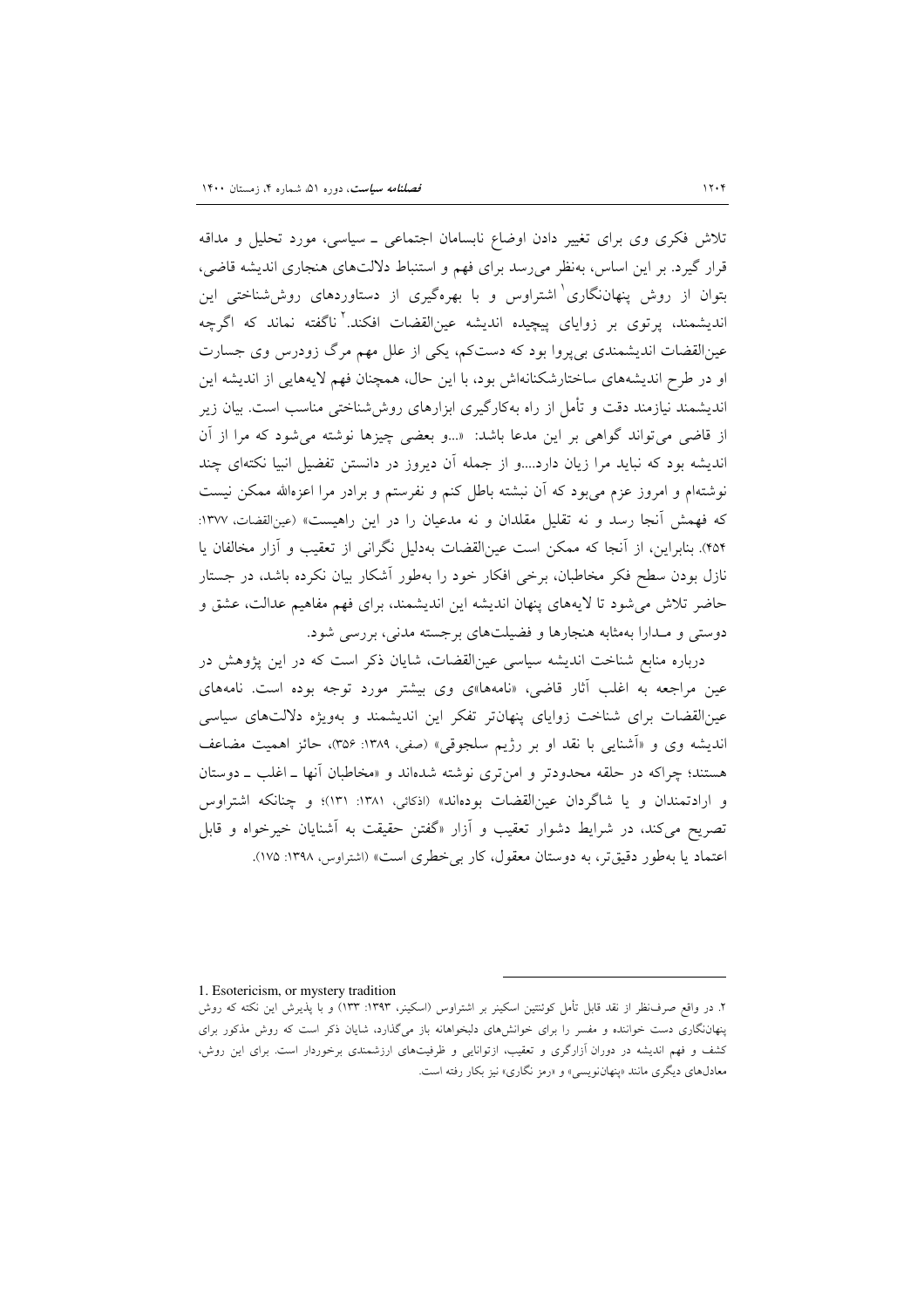### ۴. دلالتهای مدنی اندیشه عینالقضات همدانی

مقصود از دلالتهای مدنی در این پژوهش، فضیلتها و هنجارهایی همچون عدالت، عشق، دوستی و مدارا هستند که بهمثابه حلقه واسط اندیشه عرفانی و اندیشه سیاسی، موجب استحکام مناسبات اجتماعی و ایجاد سامان سیاسی مطلوب می شوند. ناگفته پیداست که افزون<sub>ا</sub>بر فضیلتهای یادشده، هنجارها و فضیلتهای دیگری چون گفتوگو ٰ و همبستگی <sup>۲</sup> نیز از فضیلتهای مدنی بهشمار میروند؛ و دلیل اینکه بحث این مقاله محدود به فضیلتهای عدالت و عشق و مدارا بوده، این است که در آثار قاضی بیش از همه بر این عناصر تأکید شده است.

### ٠. ۴. عدالت؛ فضيلت مدنى بنيادين

عدالت از مفاهیم اساسی در حوزه اندیشه سیاسی و از مداومترین زمینههای هنجاری است که در کانون مباحث سامان نیک قرار داشته است (منوچهری، ۱۳۹۵: ۱۰۷). مفهوم کلی عدالت را می توان زیستن به بهترین شیوه برای تمام اقشار جامعه دانست. به دیگر سخن، بهزیستی در سطح زندگی فردی و جمعی متضمن مفهومی از عدالت است. سازماندهی جوامع خوامناخواه براساس مفهومی از عدالت استوار بوده و عدالت با مفاهیمی چون درستی، خوبی، احترام، نظم، حقانیت و انصاف، در همه جا نسبت نزدیک داشته است. در جوامع اولیه، عدالت اغلب مبنایی الهي داشته است، به اين معنا كه خداوند عادل است و عدالت را مي شناسد و آن را از راه وحي و الهام و طي احكام و فرمانهاي خود ابلاغ ميكند تا مخلوقات برحسب أن زندگي كنند يا یاداش و کیفر بگیرند (بشیریه، ۱۳۹۴: ۹۸). این تعریف پیشامدرن از عدالت در اندیشه عین القضات نیز مشهود است. برای نمونه، او درباره ذات حق خواه خداوند می گوید: «اگر کس مثلاً تو را برنجاند به زبان یا به فعل، و تو مکافات نکنی نه به زبان و نه به فعل، سُنتِ ازلی چنان است که رنجی به وی رسد از جای دیگر» (عینالقضات، ۱۳۷۷ب: ۴۸۲).

در واقع، ادمیان همواره در متن برداشتی از عدالت بهسر می برند و در این متن است که به شیوه زندگی خود و ارزش ها و هنجارها و روابط خویش معنا و سامان می بخشند. بنابراین میتوان گفت که عدالت فضیلت اول و بنیادی است، به این معنا که ممکن است کسی درباره اینکه آزادی یا برابری یا شادی مطلوب است، تردید کرده و از محدودیت آزادی یا از نابرابری بین انسانها دفاع کند، درحالی که کمتر کسی از محدودیت عدالت یا بی عدالتی دفاع خواهد کرد (بشیریه، ۱۳۹۴: ۹۸). بدین سبب حکومتهای جائر نیز صاحب تصور ویژهای از عدالت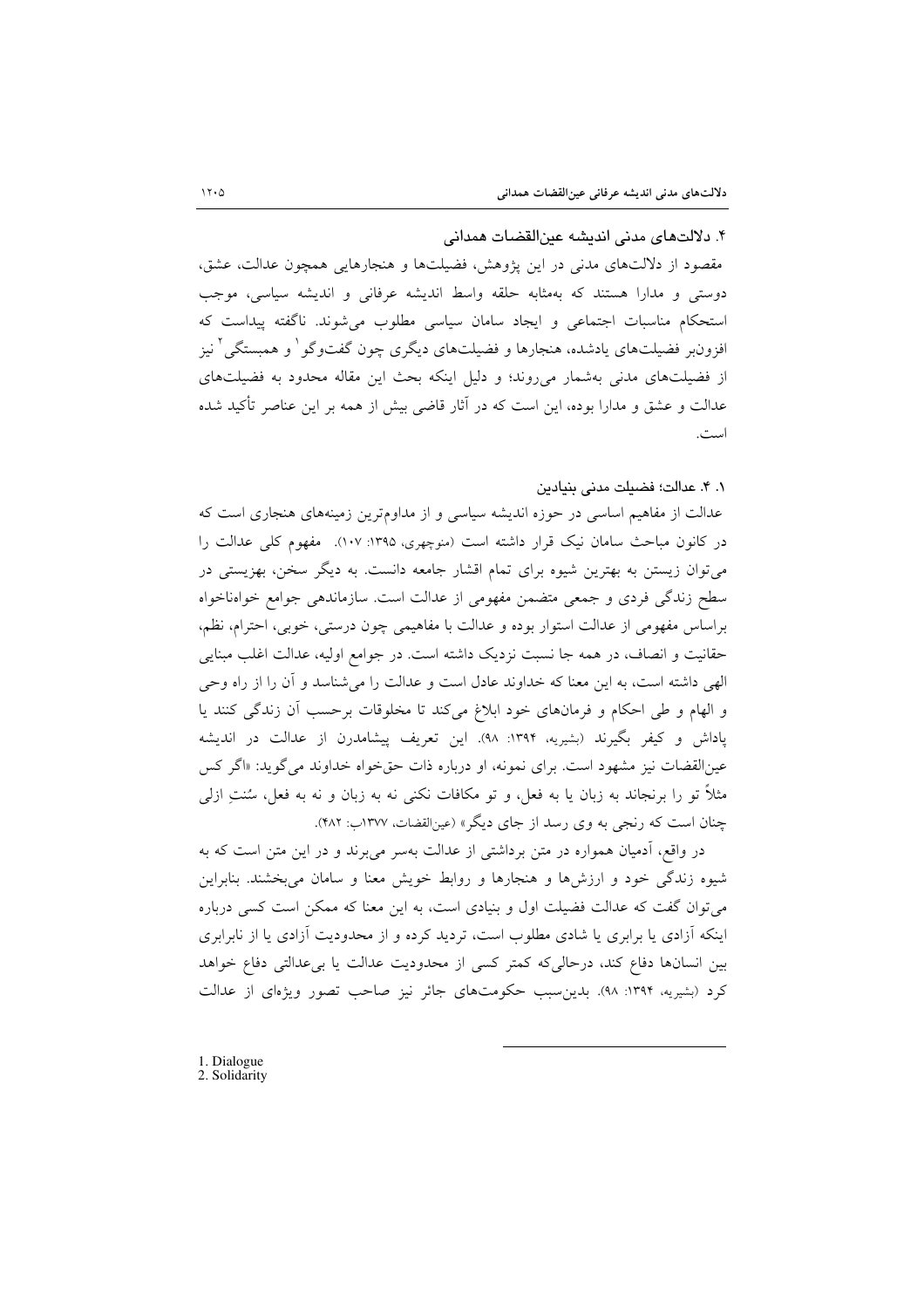هستند و نفی کلی عدالت امری محال بهنظر میرسد. به بیان دیگر، مفهوم عدالت، همواره اصل بنیادین هر اندیشه است؛ اما احتمال میرود که تعریف از عدالت معطوف به حوزه نظری و عملی ویژهای باشد. برای نمونه، در *سیاستنامه* خواجه نظام|لملک، عدالت شکلی از پایبندی به قانون موجود و پذیرش تصور شاهنشاه از عدالت بهعنوان فردی عادل است (نظام الملک،  $(9.117V)$ 

در برابر تعبیر غالب از عدالت، همواره أن مفهوم از عدالت قرار دارد که ساختارشکنانه جلوه می کند (اسپریگنز، ۱۳۸۹: ۴۹). پس هر اندیشمند سیاسی پیش از پرداختن به مفهوم عدالت از نظرگاه ویژه خود، در ابتدا در پی تقبیح تعریف حاکم از عدالت است و ساختار سیاسی موجود را ناعادلانه میبیند. عینالقضات نیز، با تقبیح شیوه غالب در توزیع ثروت بهعنوان مصداقی از تعریف عدالت، سعی در ترسیم وضع مطلوب مدنظر خود داشت و دلیل بی عدالتی زمانهاش را در ساخت فاسد قدرتی میدید که بدون علم لازم برای تعریف و رعایت عدالت بود: «ای عزیز! کار قهر دیگر است و غضب، و کار عدل و استحقاق دیگر، و آنکه جماعتی قُطاع|لطریقکاروان ببرند و چندین هزار دینار آن کاروان برگیرند، این کار دیگر بود، و آنکه هر کسی تایی نان جز به استحقاق و ملکیت برندارد دیگر، این جهان جهانی دیگر است و تو از این عالم به صد هزار فرسنگ دور» (عینالقضات، ۱۳۷۷ب: ۴۲۸). شایان ذکر است میتوان عدالت را به دو مفهوم ذیل تقسیم نمود: ۱. فهم اخلاقی از عدالت که تعیینکننده ساختار قضایی و سیستم جزا و مراقبت است؛ ٢. فهم اقتصادی از عدالت که تعیینکننده ساختار اقتصادی و سیستم توزیع ثروت در جامعه است (بشیریه، ۱۳۹۴: ۱۰۵-۱۰۴). در ادامه، نخست فهم اخلاقی از عدالت در اندیشه عینالقضات بررسی خواهد شد و سپس به شواهدی در متن اندیشه قاضی اشاره خواهد شد که بیانگر اهمیت و اعتبار مفهوم عدالت در اندیشه وی هستند.

١. ١. ۴. فهم اخلاقی از عدالت در اندیشه سیاسی عینالقضات همدانی

بحث اساسی از مفهوم عدالت بهعنوان كانون فلسفه اخلاق با سقراط أغاز شد. موضع اصلی سقراط در بحث عدالت بهعنوان فضيلت اساسى اين بود كه برخلاف تصور سوفسطائيان نسبی گرا می توان قدر مطلق فضیلت و عدالت را شناخت، و انسان بافضیلت و عادل کسی است که فضیلت و عدالت را بشناسد (بشیریه، ۱۳۹۴: ۱۰۵). این باور اخلاقیمحور به عدالت را می توان در یادداشتهای عین|لقضات نیز دید. او در تعریف عدل از آموزههای قرآنی بهره برده و چنين أورده است: «خدا مي گويد «انَّ الله يأمر بالعدل و الاحسان»، عدل اين بود كه حقَّ خود بستانی و احسان آن بود که حق خود رها کنی. اکنون مبتدی را که در حظوظِ خود و در حدِ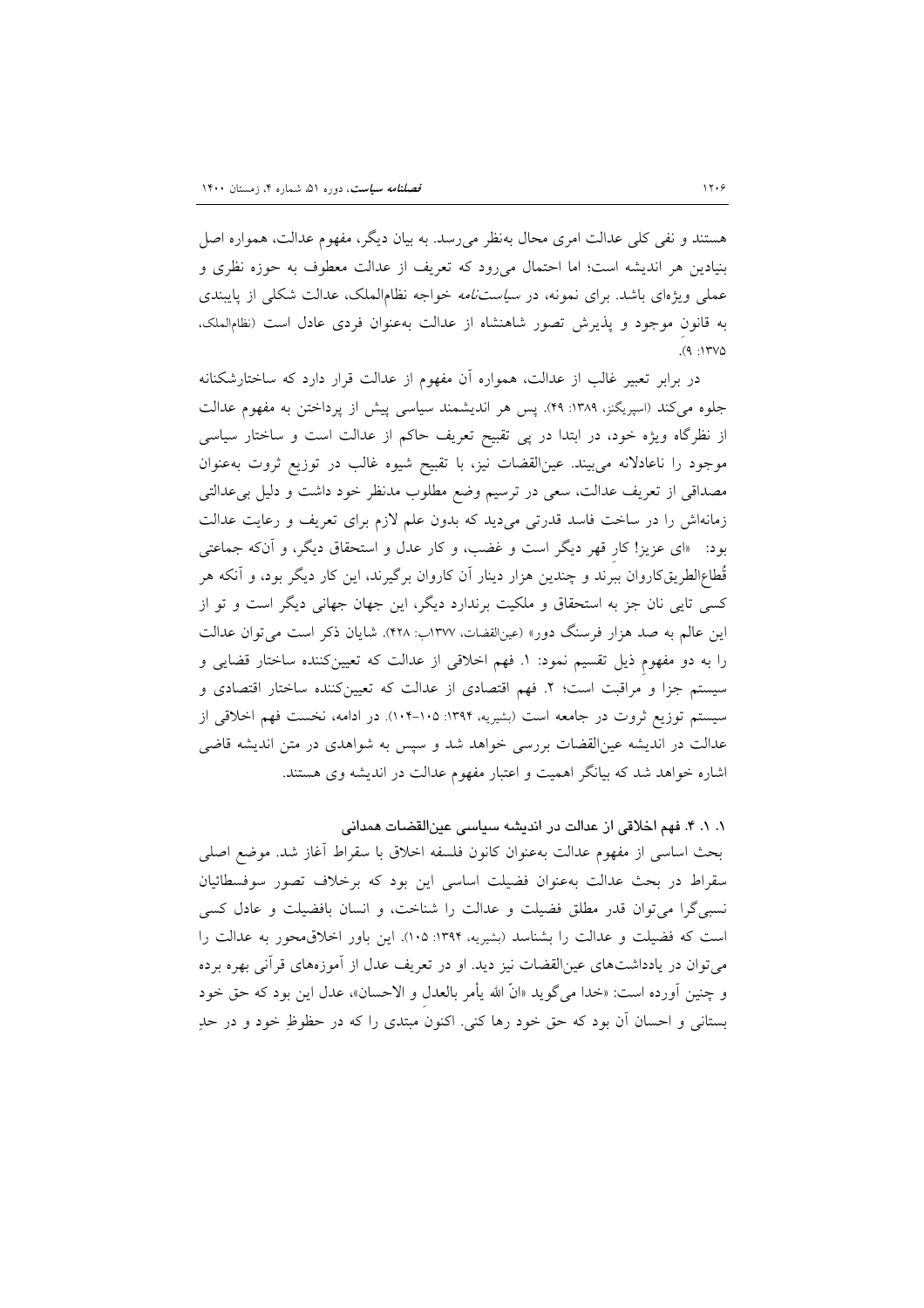بشریت مانده بود، و سعی کند در عمارت اسباب دنیا، احسان بهتر است از عدل... اما منتهی را كه از حظوظِ خود برخاسته است، عدل بهتر از احسان است...» (عینالقضات، ١٣٧٧ب: ٤٧٩).

در این فراز از سخن، قاضی به دو نکته اشاره دارد: نخست اینکه عدالت، اصلی بنیادین و مقدم است و مفهومی جز حق ستانی نمی تواند داشته باشد، و دیگر اینکه شناخت عدالت، شرط تحقق رعايت عدل است. در واقع برخاستن از حظوظ و اميال پست انساني، زمينه معرفت به عدل و عادلانه زیستن را فراهم میآورد. وی در ادامه با ذکر مثالی عینی بر درک روحانی عدل که حاصل شناخت مطلق آن است، تأکید میکند: «جوانمردا! نیک گوش دار! اگر کسی از تو إزار (تن پوش) بستاند ظلمی بکرد. شکرانه آن را که تو را از این ظلم نگاه داشت ردای خود نیز اندر میان نه، و آن مرد را بحِل کن! تا نفس تو رام گردد و حظوظ خود در میان نهد. چون حظوظِ تو از میان برخاست، نفس تو قوی گردد و تو را حکم روان گردد، و تو صاحب دل روزگار گردي» (عينالقضات، ١٣٧٧ب: ٣٨٠). شايان ذكر است پيش از عين|لقضات، ابوالحسن عامری نیز، به مبحث «تزکیهی نفس» بهعنوان یکی از سه راه رسیدن به عدالت، پرداخته است (منوچهری، ۱۳۹۵: ۱۱۴). می توان گفت که ابوالمعالی عبدالله در فراز مذکور ابتدا می خواهد برای مخاطبان خود روشن سازد که آدمی با بخشش حق یا عمل به احسان، صاحب نگاهی روحانی نسبت به عالم و أدم خواهد شد؛ بدین.معنا که بخشیدن در جهت نفی تعلقات مادی میتواند برای فهم عمیق عدالت و برداشت روحانی از آن ضروری باشد، اما نمیٍتواند تنها به معنای واگذاری حق برای کسب توان روحانی باشد، چراکه قاضی در ادامه، بر تقدم مفهومی عدل نسبت به احسان اشاره دارد و میگوید: «پس هر که إزار تو بستاند روا بود که با او احسان کنی و ردای خود به وی دهی که تقدیر، خود دادِ تو از وی بخواهد و هیچ مساحمت نکند، هم در دنیا و هم در عقبی. پس احسان اینجا در عدل بود، باید که تو إزار خود به نیکوتر وجهی ازو بازستانی و او را از بندِ تقدیر بیِ مسامحت باز رهانی، چه چون تو نه إزار خود میِ طلبی بلکه راحتِ او مي طلبي، اين هم احسان بود» (عينالقضات، ١٣٧٧ب. ٤٨٠).

چنانکه ملاحظه میشود در توضیح نخست پاراگراف مذکور، قاضی باز به ریشه الهی عدالت و ذات دادخواه خداوند اشاره دارد. بنابراين احسان و گذشتن از حق خود خلاف عدالت با معیارهای الهی است. در واقع با گرفتن حق تنها منفعت و راحتی فرد ستمدیده بهدست نمی[ید، بلکه فرد ظالم نیز از کیفر الهی و تقدیر شوم در امان خواهد ماند؛ و این امر عین احسان و بخشیدن است. در نتیجه، احسان در عمل همان عدالت و بازپس گیری حق می تواند باشد نه رها کردن و بخشیدن حق این نوع نگاه به عدالت در ظاهر بر این مسئله دلالت دارد که عمل به عدالت، متضمن منفعت فردی و جمعی است. بنابراین رعایت عدالت در شکل اجتماعی ـ اخلاقی آن، میتواند تکلیفی روحانی بر دوش عالم یا رئیس مدینه باشد.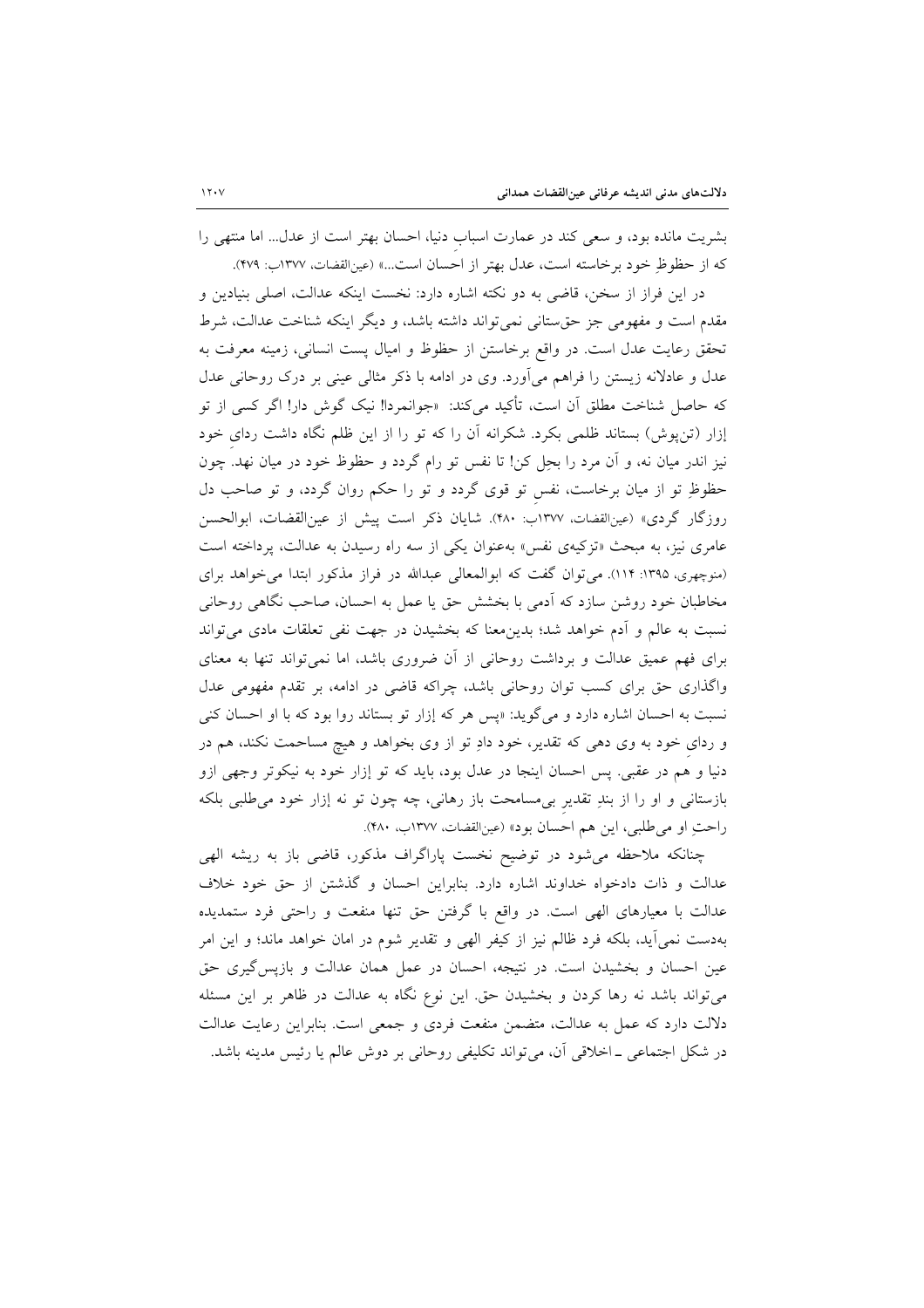٢. ١. ۴. فهم اقتصادى از عدالت در انديشه عين القضات همدانى

اگر عدالت به دو نوع عدالت در کیفر و عدالت در توزیع تقسیم شود، تا بدینجا عدالت نوع نخست در اندیشه عینالقضات بررسی شد. بنابراین پرسش این است که در هندسه فکری این اندیشمند آیا میتوان عدالت در توزیع داراییها را همچون عدالت در جزا، خیر عمومی تلقی کرد یا نه؟ به دیگر سخن، در اندیشه قاضی، عدالت در توزیع ثروت دارای چه معنا و مفهومی است؟ آیا به معنای برخورداری همگان از یک سطح رفاهی است یا عدالت در توزیع اشیای مفید از دیدگاه عین|لقضات توضیح دیگری دارد؟ بنابر خصلت عرفانی اندیشه قاضی، از نظر وی کسب ثروت و توجه به حجم دارایی، امری شیطانی و تلاشی از سر حقارت و حماقت است. در واقع این کار نهتنها ضمانتی برای سعادت مطلق اهالی مدینه بهشمار نمی آید، بلکه سبب اشاعه آرای فاسد و غیرعادلانه در جامعه میشود. وی درباره گمراهی حاصل از دنیامداری و مال**دوستی نوشته است: «دنیا و حجب چیست، أع**نی شهوت و غضب و حسد و حقد و حب مال و جاه و رياء الى ساير الاخلاق الذميمه، مدبران را سبب أنست تا از أفتاب هيچ خبري ندارند، تا در ظلمات إدبار خود بازمانند، الى الأباد» (عينالفضات، ١٣٧٧ب: ٨۵).

با توجه به متن مذکور و تعریف قاضی از عدل در سطور پیشین، میٍتوان گفت که اگر حاکمان جامعهای دل در گرو دنیا نهاده باشند، و از دید آنان کمال مطلوب همانا مال و جاه باشد، اهالی آن مدینه اگر پیرو عدل به معنای بازستانی حق نباشند، در نهایتِ امر محکوم به تباهی و عذاب ابدی خواهند شد. چنین میiماید که قاضی شرط اساسی تحقق عدالت در جامعه آرمانی خود را نبود دلبستگی حاکمان به دنیا دانسته است. به دیگر سخن، در اندیشه سیاسی عین القضات حکومت متمولان، شکل فاسد و ناعادلانه چیرگی سیاسی است. اما این باور نمیتواند به معنای ستایش زیستِ فقیرانه برای همه اعضای جامعه یا رنج عمومی باشد، بلکه بهنظر میرسد قاضی عدالت را نه در ساخت یکدست اقتصادی۔ اجتماعی آن پذیرفته است، و نه در توزیع دارای<sub>م</sub>ها بنابر «برتر یا پستتر» انگاشتن بخشی از ترکیب جمعیتی مدینه.

بنابراین، او از جامعه روحانی بی طبقه سخن نگفته و هر نوع مال(ندوزی صاحبان قدرت را نیز زیانی برای عدالت در توزیع ثروت دانسته، و بهنحوی از مسالمت و آشتی طبقاتی دفاع کرده است تا شاید نوعی از عدالت در توزیع بر پایه آشتی، عینیت یابد: «پیوسته چندانکه توانی راحتی به مستحقان میرسان. مگر خدای تعالی از این ظلمات ترا خلاصی بدهد...» (عینالقضات، ١٣٧٧لف: ٢۴۵). چنین پیداست که قاضی با یادآوری سعادت مطلق و واگذاری داوطلبانه بخشی از مال (صدقه) به توزیع آشتیجویانه ثروت و رعایت عدالت الهی در جهت کسب سعادت اخروی مال داران اشاره داشته است: «زیردستان را نیکو دار، و خیری می کن چندان كه تواني. و القليل عندالله كثيرٌ، و الكلمه الطيبهُ صدقه، و صدقه السر تطفيء غضب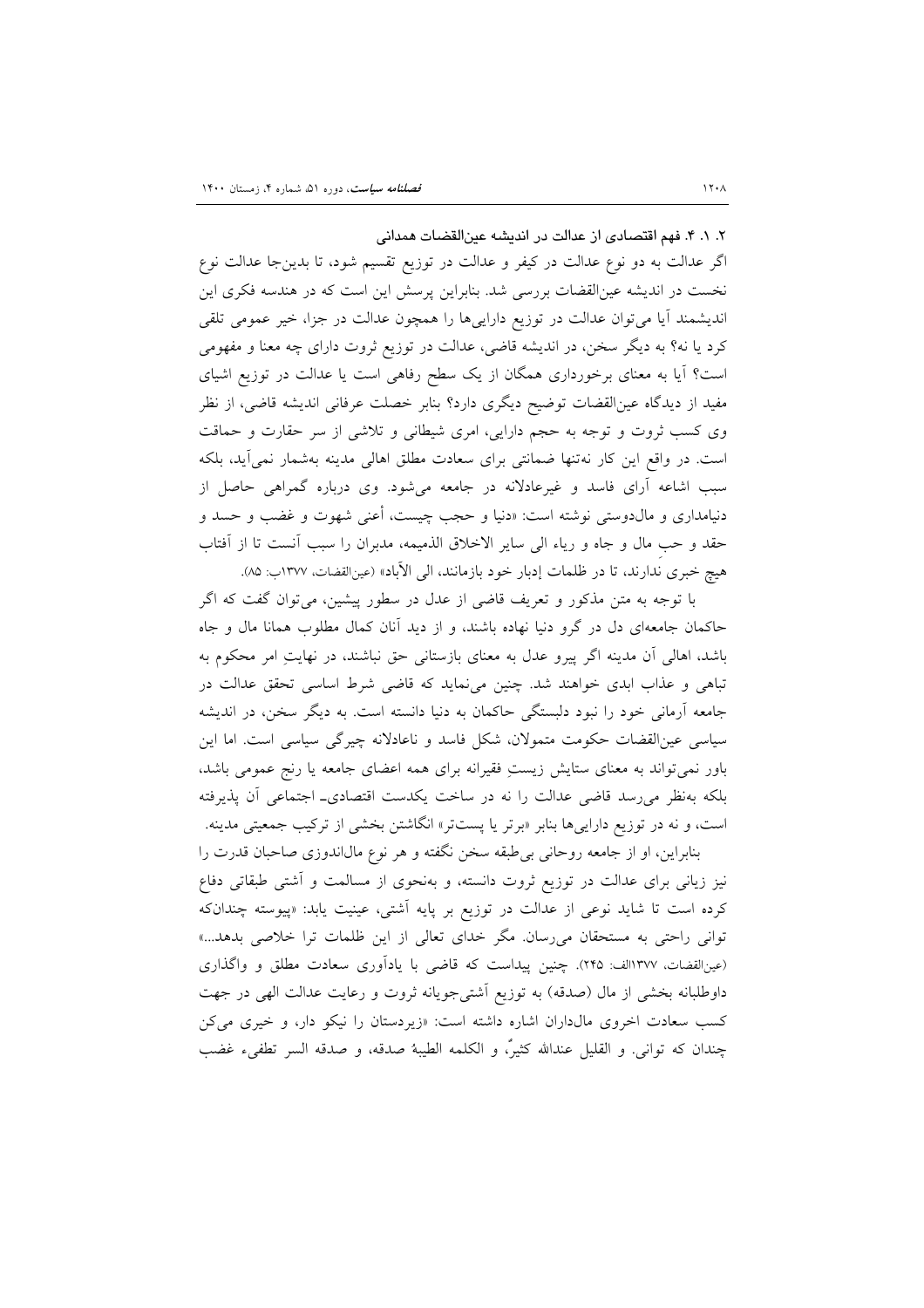الرب» (عينالقضات، ١٣٧٧لف: ٣٢٤). در ادامه، شايان گفتن است، بند ذيل از نامه پنجاهوهشتم، بیش از دیگر سخنان وی بر اَشتی طبقاتی تأکید دارد: «ای عزیز توانگری رواست، اما چون لیثِ سعد باید بود، و هو من کبار التابعین او را هر روز هزار دینار دخل بودی. بعد صلاه الصبح هرگز حدیث نکردی تا در خانه او سیصدوشصت مسکین را طعام ندادی. و این لیثِ سعد استاد شافعی بود. و تا در حال حیات بود در طلب علم. و عادتش این بود که کس را هیچ نیاموختی تا چهل روز مهمان او نبودی. پس از آن افادت کردی. آن شب که این لیثِ سعد فرمان يافت، از اسمان ندا مي شنودند: مات خازن الله اليث بن سعد» (عينالقضات، ١٣٧٧الف: ٤٤٢).

در فقره مذکور، می توان نظر کلی عینالقضات درباره ثروت و عدالت در توزیع مال را چنین عنوان داشت که عبارت «خازنالله» تعبیری بر نعمت الهی بودن ثروت است؛ و در واقع، خداوند ثروت را برای راحتی همگان، امانت به افرادی داده است که باید با طلب علم و فهم زشتی دنیا، در توزیع عادلانه آن برای سعادتمندی مردمان بکوشند. بنابراین در جامعه مطلوب قاضی، توانگران از کراهت دنیا و ثروت آگاهند، و پیوسته در مقام خزانهدار خداوند بهدنبال راحتی درویشان و سلامت دل خود هستند. در چنین آرمانشهری رعایت عدالت در جزا و عدالت در توزیع زمینهساز وصول به سعادت است.

## ۵. ۴. عشق عرفانی و دلالتهای مدنی آن در اندیشه قاضی

در عرفان اسلامی تجربه عرفانی و عشق بهمنزله تجلی این تجربه بیبدیل، به عرصه شخصی یا خصوصی منتزع از حیات جمعی محدود نمیشود؛ بلکه عشق به خالق–که تجربهای درونی است — با دوستی خلق در عرصه مدنی امتداد می یابد (منوچهری، ۱۳۸۸: ۱۶۳). این نگرش به عشق، در آثار عین|لقضات بسیار مورد تأکید است. از نگاه وی عشق تنها پدیدهای شخصی و تجربه درونی فارغ از عرصه عمومی و مناسبات انسانی نیست، بلکه می تواند دارای امتداد مدنی باشد: «ای عزیز! اگر فرض کنی که کسی به همگی خود عاشق علم بود، و شب و روز جز طلب علم کاری دیگر ندارد، اگر قلم و کاغذ و حبر و دوات دوست دارد، نتوان گفت که به همگی خود عاشق علم نیست، حاشا! محبوب لذاته یکی باید که بود لابد، اما چیزهای دیگر اگر محبوب بوند للمحبوب الاصلي هيچ زيان ندارد، اگر آدمي خدا را دوست دارد، لابد بود كه رسول او را دوست دارد و پیر را دوست دارد و نان و آب را دوست دارد...» (عین القضات، ١٣٧٧(ٺ: ٣٣).

قاضی عشق انسان به انسان را سرآغاز عشق انسان به خداوند میداند و وجود عشق زمینی را برای فهم عشق فرازمینی ضروری پنداشته است: «دریغا عشق، فرض راه است همه کس را. دریغا اگر عشق خالق نداری باری عشق مخلوق مهیا کن تا قدر این کلمات ترا حاصل شود»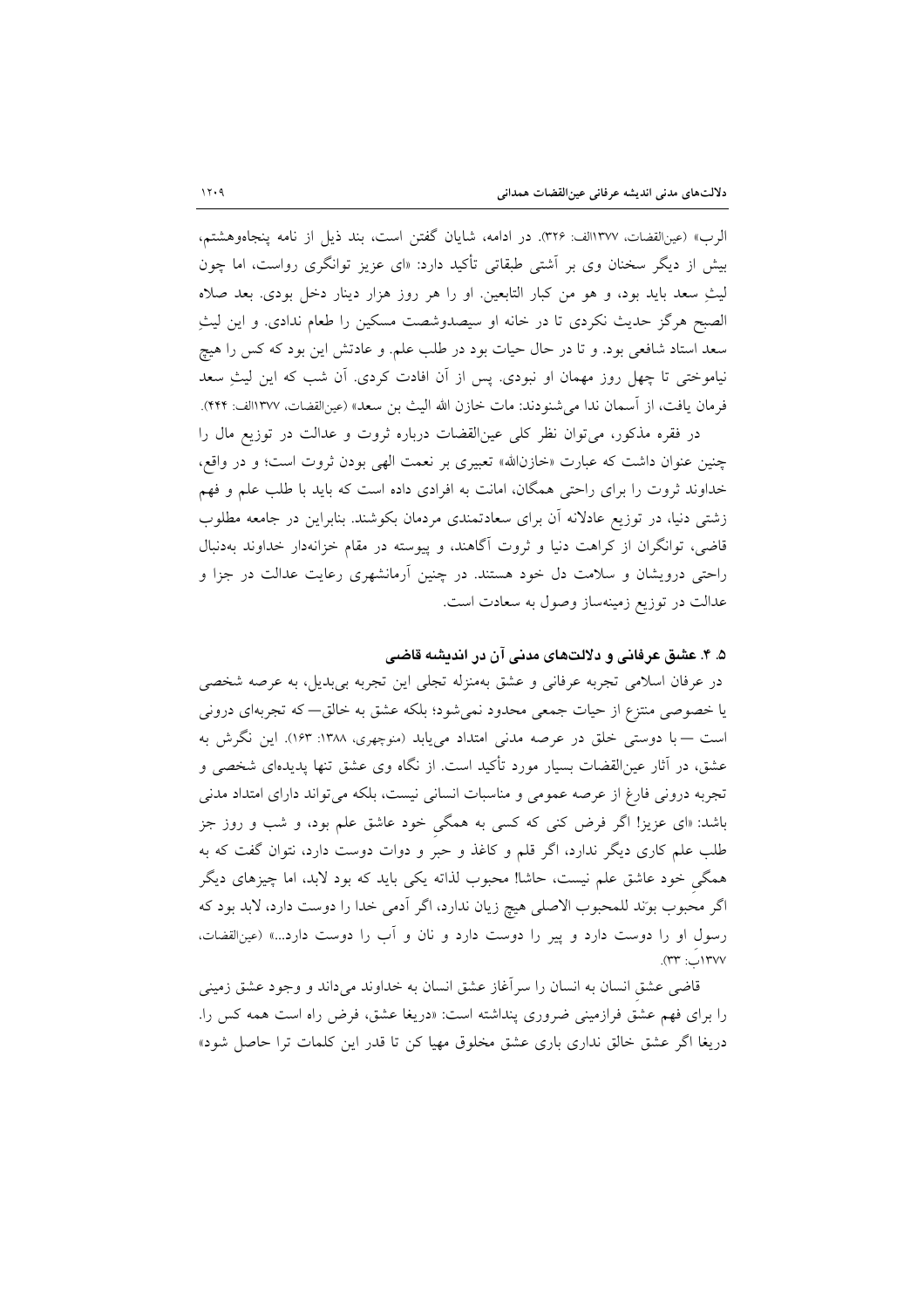(عینالفضات، ١٣٩٣: ٩۶). چنانکه ملاحظه میشود، قاضی در خلال دردمندی روحانی خود، به نیازها و بایستههای اجتماعی نیز نظر داشته و عشق آدمی به اَدمی را می ستاید، چراکه از نگاه او عشق زمینی، خود اَموزشی برای فهم حرکت بهسوی عشق راستین و الهی است. بنابراین او برخلاف پارسایان مسیحی، جریان اینجهانی عشق را میپذیرد و آن را نهتنها خللی در اضطراب برای خالق نمیداند، بلکه واسطه و بخشی از نگرانی و بیقراری برای وصال به حق می بیند. او با رجوع به عشق لیلی و مجنون، عشق بنده به بنده را زمینه یا شرط عشق بنده به خدا دانسته است: «ای عزیز به خدا رسیدن فرض است، و لابد هرچه بهواسطه آن به خدا رسند فرض باشد به نزدیک طالبان. عشق، بنده را به خدا رساند، پس عشق از بهر این معنی فرض راه أمد. ای عزیز مجنون صفتی باید که از نام لیلی شنیدن جان توان باختن، فارغ را از عشق ليلي چه باک و چه خبر! و اَنکه عاشق ليلي نباشد اَنچه فرض راه مجنون بود، او را فرض نبود» (عينالقضات، ١٣٩٣: ٩٧).

عارف همدانی، نبود عشق یا دور بودن از أن را دلیل چالشهای اجتماعی، تعصبها و اختلافهای فردی و گروهی دانسته است. او عشق را عامل دوستی بین انسانها و مایه تقویت حس دردمندی نسبت به یکدیگر و عامل از بین رفتن غرور و دشمنی در بین جوامع مختلف میداند؛ و بر این باور است که عاشق شدن، حس زنده بودن و مؤثر زیستن را در آدمی بهوجود میآورد: «هر که عاشق نیست خودبین و پرکین باشد، و خودرأی بود... دریغا همه جهان و جهانیان کاشکی عاشق بودندی تا همه زنده و با درد بودندی!» (عینالقضات، ۱۳۹۳: ۹۹- $(9<sub>A</sub>)$ 

قاضی با ابتنا به انسانشناسی عرفانی خود، دلیل پیدایش پدیدههای رفتاری ناشایست را بی توجهی به عشق و همچنین دلیل پیدایش رفتارهای پسندیده بشری را توجه به عشق میداند. از نظر وی هرچه میزان عشق به حق بیشتر باشد، جامعه بهسوی ارائه رفتارهای نیک، پیش رانده م شود. بنابراین عاشقان نسبت به دیگر اعضای جامعه مقام والاتری دارند. در واقع، او ساختار هرمی و سلسلهمراتبی مدینه روحانی مدنظر خود را بر پایه میزان و شدت عشق بنا نهاده و در فقره ذيل ضمن تأكيد بر اينكه عاشق بهواسطه حجابها قدر عشق را مىداند، بهنوعى ريشه برتری پیران نسبت به دیگر اعضای مدینه را در رتبه عاشقی آنان دانسته است: «ای عزیز! اّفتاب که در کمال اشراق خود جلوه کند، عاشق را از اّن قوتی و حظّی نباشد؛ و چون در سحاب خود را جلوه كند، قرار و سيرى نيايد. اين حجابها از نور و ظلمت خواص را باشد؛ اما خواص خواص را حجابهای نور صفتهای خدا باشد؛ و عوام را جز این حجابها باشد هزار حجاب باشد: بعضي ظلماني و بعضي نوراني، ظلماتي چون شهوت و غَضَب و حِقد و حَسَدَ و بُخل و كبر و حُب مال و جاه و ريا و حرص و غفلت الى ساير الاخلاق الذَّميمه، و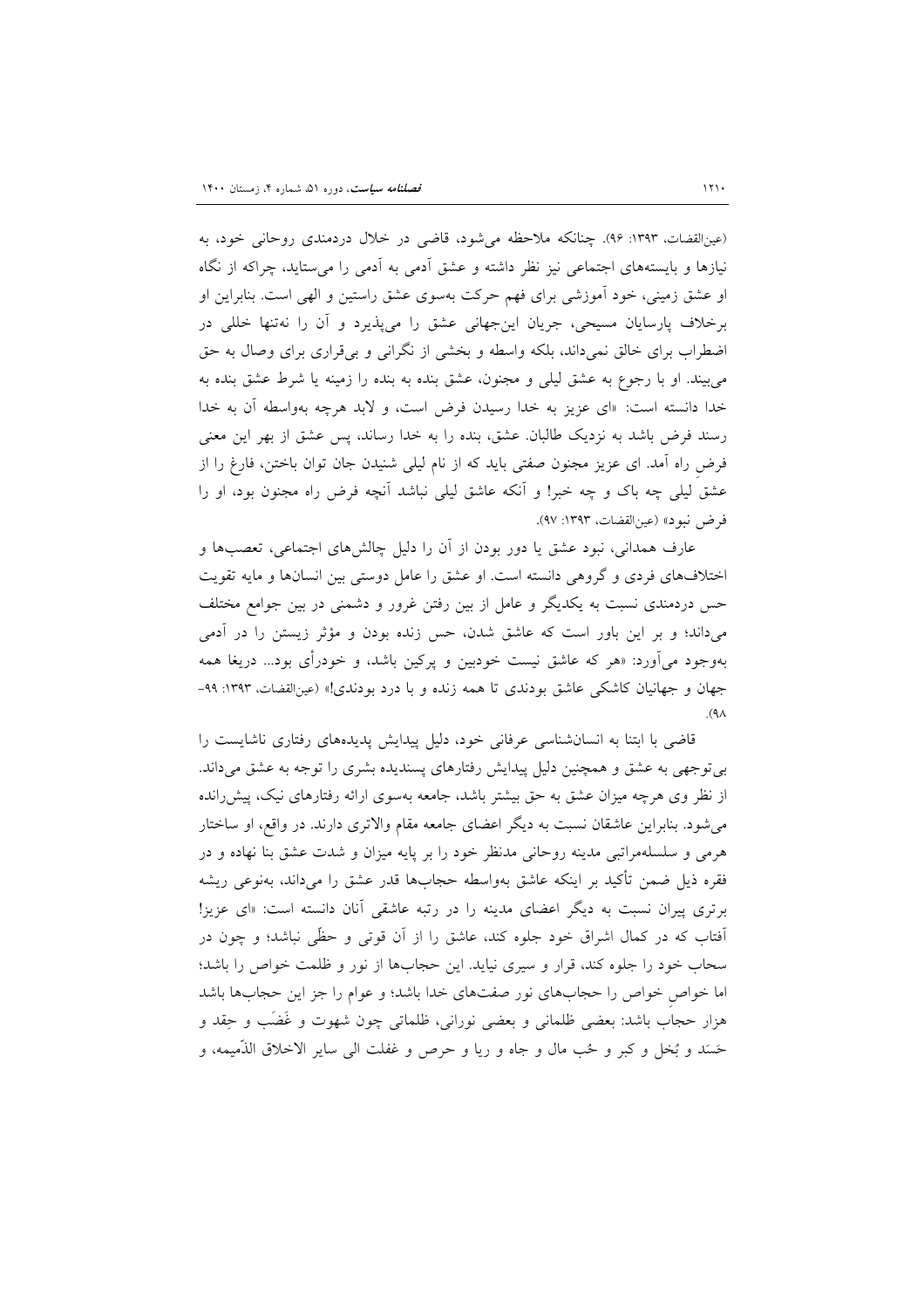حجابهای نوران<sub>ی</sub> چون نمازه و روزه و صدقه و تسبیح و اذکار ال<sub>ی</sub> سایر الاخلاق الحمیده» (عين القضات، ١٣٩٣: ١٠٢).

عین القضات پایبندی به عشق را عالی ترین وظیفه انسان و سبب خیر عمومی میداند. از نظر وی عشق بسیار والاتر از معیارهای دینی و دنیوی است، به این معنا که رستگاری امری روحانی است و تنها پیروی از شریعت تضمینی بر نیکفرجامی انسانها نیست: «دریغا شغلهای دینی و دنیوی نمیگذارد که عشق لم یزلی رخت بر صحرای صورت آرد! مگر که مصلحت در آن بود! … بیگانگان، خود را و نااهلان، عشق را حجاب غفلت و بُعْد در پیش نهاد تا دور افتادند که «لقد کُنتَ فی غفلهِ من هذا». از این جماعت جای دیگر شکایت میکند که «يعلمون ظاهراً من الحيوه الدنيا وَ هُم عن الآخرهِ هُم غافلون». عشق كار معين است خود همه كس دارند، اما سر و كار معشوق هيچكس ندارد. اين غفلت نشان بدبختي ست» (عينالقضات،  $(1.1)$ 

در واقع قاضی، عشق را گذر از درک ظاهربینانه از دین دانسته و نسبت به سعادت جامعه نگاهی بهطور کامل روحانی دارد، و پیروی از شریعت را از روی عشق به لقاءالله نمیداند، مگر اینکه فرد به راه عاشقان درآید، و بر اثر آموزشهای ویژهای، پخته شود. به بیان دیگر، او افزون بر اجرای احکام دینی، بر عشق و توان روحانی ای تأکید دارد که دین را با فهم سعادت اخروی و گذر از ظواهر، برای اهالی مدینه مفید می سازد. مفهوم غفلت و دور افتادن در مقوله «حقیقت عشق» قاضی را می توان با مقوله «هوس گناهان» پولس رسول، معلم مسیحی دارای شباهتهایی دانست. او میگوید «شریعت» سبب گناه است، زیرا هوسهای گناهان را برمی|نگیزد. اگر شریعت نبود، اصلاً طمع به گناهان شناخته نمیشد و چون انسانها بهنحوی لاعلاج گناهکارند، میل به طمع در آنان بهسبب گناهآلود بودن طمع سر برمیدارد. در نتیجه، مردم گناهکار نیازمند کمک الهیاند. بر همین وجه، عیسی بره قربانی خوانده می شود که نقشش این است، بار گناهان را از دوش مردمان بردارد، و به دوش خود بگیرد تا مردمان نجات يابند (كلوسكو، ١٣٩٠: ٢٠). عين|لقضات همداني نيز أورده است: «...حُبب إليَّ مِن دُنيا كُم ثلاثةٌ همین معنی دارد که اگر نماز و طیب و نِسا را محبوب او نکردندی ذرمای در دنیا قرار نگرفتی. این محبت سه گانه را بند قالب او کردند تا شصتواند سال زحمت خلق اختیار کرد؛ و اگر نه دنيا از كجا و او از كجا؟ و خلق از كجا و همت محمد از كجا؟!» (عينالقضات، ١٣٩٣: ١٠٨-١٠٧).

بنابراین، همانگونهکه در کتاب اشعیا، مسیح چون پادشاهی فاتح ولی در ضمن خدمتگزار مردمان به تصور درمیآید و از راه رنجها و مصائبش گناهان مردمان را بر دوش خود میگیرد (کلوسکو، ۱۳۹۰: ۲۰)؛ حضرت محمد (ص) نیز در نزد قاضی همان چهره فاتح را دارد، و از جهان يكسره روحاني (اشراقي) به قصد نجات انسانها و تذكر به غفلتنكردن از عشق، طي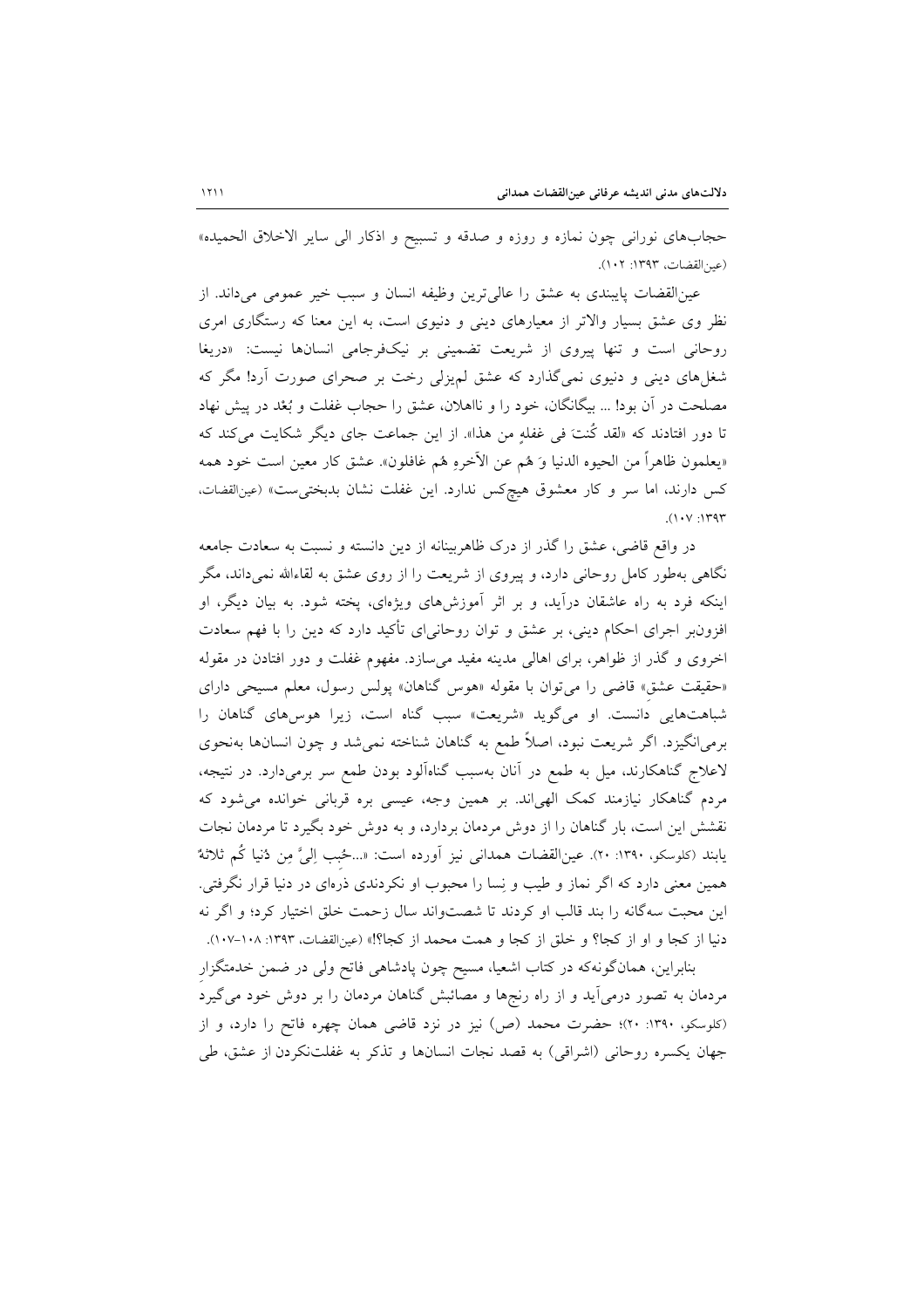فرمان الهي به زمين هجرت فرمود، و حيات در دنيا و مصائب أن را يذيرفت. در نتيجه، چنين می توان ینداشت که فلسفه آموزش در جهت معرفت به عشق حقیقی، سعادت مطلق را ضمانت می کند و توسط پیامبران یا پیران، عشق ازلی تعبیهشده در نهاد اَدمی، توان و حرکت می یابد و انسان را از درماندگی و تحیر نجات میدهد (عینالقضات، ۱۳۹۳: ۱۰۸). بنابراین، در جامعه مطلوب عین|لقضات، دولتمردان یا پیران، جدای از تعهد در اجرای عدالت بهعنوان فضیلتی ضروری، در آموزش و راه رفتن بهسوی عشق که بالاترین فضیلتهاست تا نهایت امر مسئول هستند که از آشفتگی عشاق بکاهند و بر پختگی آنان بیفزایند. بدینترتیب، در مدینه مطلوب قاضی، همگان یعنی چه افراد مستعد و چه افرادی که تحمل سنگینی بار عشق را ندارند؛ چون بخشی از جمعیت رهروان و دردمندان هستند، عاقبت به خیر خواهند شد و در آخرت هر یک به شکلی از حیاتی عاشقانه بهره خواهند برد (عینالقضات، ۱۳۹۳: ۱۱۲).

همانا حق تعالی آن کس را که حبّ او دارد، عاشق خود میکند، نه آنکس که از عشق بی بهره است. در این باره قاضی در رساله *دفاعیات* به نقل قولی از ابو محمد مرتعش خراسانی اشاره کرده و آورده است: «هر که جانب خدا نگاه ندارد و به او شوقی نورزد، خدا را نسبت به وي شوقي نيست» (عينالقضات، ١٣۶٠: ٥٣). جان كلام اينكه عين القضات، عشق به خداوند متعال را سرچشمه نیکفرجامی، آشتی و پویایی اجتماعات بشری دانسته است. حضور عشق در مدینه موجب آرامش، همدلی و سلامت رفتار و روان در ابعاد فردی و اجتماعی است و در كنار سعادت دنيوي، سعادت اخروي را نيز تضمين مي كند.

## ۶. ۴. مدارا نیاز زمانه عینالقضات همدانی

مدارا بهعنوان یکی از مهمترین فضیلتهای فردی و مدنی همواره از ابعاد مختلف مورد توجه و بحث اندیشمندان قرار گرفته است (والزر، ۱۳۷۱). بین صاحبنظران بر سر تعریف مدارا و حدود و ثغور آن اختلاف نظر وجود دارد (کولاکوفسکی، ۱۳۹۴: ۴۴). اگر مدارا را به معنای «نگرش (یا طرز تلقی) روادارانه یا آزاداندیشانه نسبت به عقاید یا اعمالی که با عقاید و اعمال خود شخص تغاير يا تعارض دارند» (ملكيان. ١٣٨١: ١١٣) تعريف كنيم، آنگاه از منظر شرايط و الزامات زمان، جامعه عصر عین|لقضات بسیار نیازمند توجه به «مدارا» بهمثابه یک فضیلت انسانی و مدنی است. چنانکه اشاره شد، منازعههای گسترده سیاسی و مذهبی و فرقهای جامعه عصر او را در خود فرو برده بود، و این امر نهتنها سامان جامعه و فضای عمومی را تهدید می کرد، بلکه حوزه خصوصی و آرامش روان انسانها را نیز در معرض تهدید قرار داده بود.

مدارا در متن اندیشه عرفانی و در اندیشه عینالقضات اهمیت ویژهای دارد. او در نوشتههای خود بارها بر اصل ادیان مختلف و نیز اصل تحقیق درباره جریانهای گوناگون دینی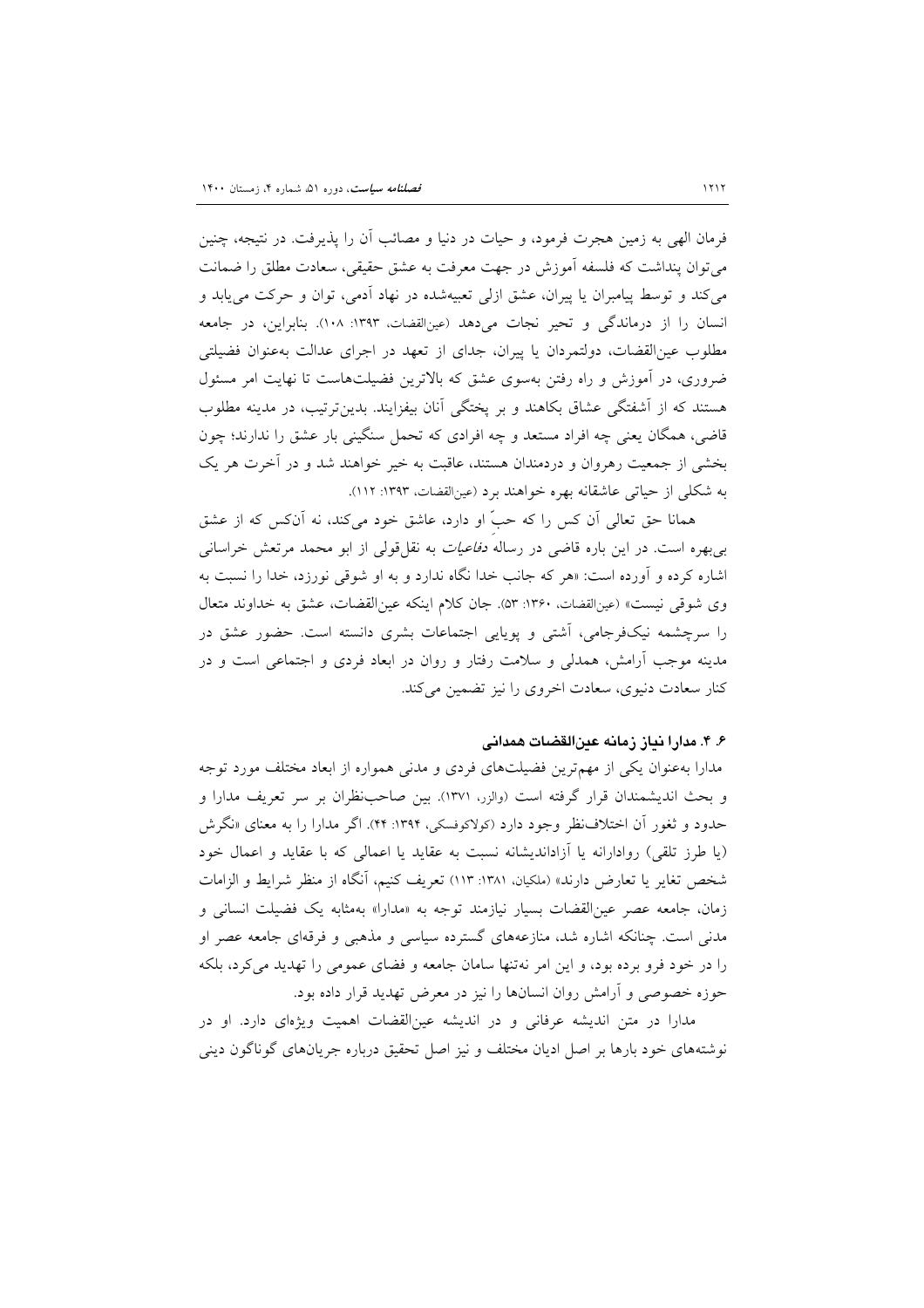و فكرى اشاره داشته است. او با ابتنا به اصل مذاهب، خواهان احترام به نگرش هاى گوناگون مذهبی بود. بهنظر می رسد «اصل مدارا» در هندسه فکری قاضی، ریشه در فهم وی از عشق دارد. از نظر وی انبیا در مقام عاشقان بزرگ حق، همه چراغ یک راه هستند، در نتیجه پذیرش آنان بر عاشق واجب است: «اگر پروردگار تو می خواست تمام کسانی که روی زمین هستند، همگی بهاجبار ایمان می آورند. آیا تو می خواهی مردم را مجبور به ایمان کنی؟ ما را همان مذهب است كه همه انبياء را بوده. از قرآن بشنو كه تو را خبر دهد «شَرعَ لكم من الدين ما وصی به نوحاً و الذی اوحینا الیک، و ما وصینا به ابراهیم و موسی و عیسی». وصیت صدوبيست و چهار هزار پيغمبر همه يكي بود» (عينالقضات، ١٣٧٧ان: ١٥۶).

بنابراین می توان گفت که رعایت «اصل مدارا» در اندیشه قاضی از این حیث مورد تأکید است كه وي اين همه تكثر را ناشي از عشق به حقيقتي واحد دانسته است؛ در نتيجه آدمي اگر عاشق باشد، هر گونه نگاه دینی و فکری را به جهان و خالق آن بهتر درک خواهد کرد. به بیان دیگر، او عشق را دلیل یا انگیزه عمل به مدارا میداند و فقدان عشق را زمینه اختلاف: «باش تا جمال معشوق مردان را ببینی، آنگه بدانی که بتپرستی چه بوَد، و حال مردان چگونه بود...از مذهب بت پرستان تشبیهی مانده است؛ تا روزگار، حال مذهب محمدی به کجا رساند و در غضب الله چه ماند» (عينالقضات، ١٣٧٧الف: ١٥٧). در فقره مذكور چنين مي نمايد كه قاضي، عهد سلجوقی را بدون فضیلت مدارا و همزیستی مذاهب مختلف دیده که درباره آینده مذهب محمدی و تشبیهسازی از آن ابراز نگرانی کرده است. وی متذکر می شود که مجادلههای فرقهای راه رسیدن به حقیقت و اخلاص را خواهند بست و طالب را از حرکت بهسوی حقیقت باز خواهند داشت: «هر آدمی که در طلب، فرقی داند میان مذهبی و مذهبی، اگر خود همه کفر و اسلام بود که هنوز در راه خدای تعال<sub>ی</sub> قدمی به اخلاص بر نگرفت. پس من اخلص الله نبود» (عين القضات، ١٣٧٧ب: ٢٥٢).

از نظر قاضی، به همان اندازه که رعایت عدالت و عشق در رسیدن به حقیقت و سعادت قصوی ضرورت دارند، مدارا نیز در جهت کسب مطلوب حائز اهمیت است. می توان گفت که قاضی بین فضیلتهای مدنی که وصف آنان آورده شد، ارتباط ساختاری ایجاد کرده و جامعهای را ترسیم کرده است که مخالف جامعه زمانه وی بهنظر می آید. وی همه فضیلتهای مدنی را مرتبط با یکدیگر بهگونهای توضیح میدهد که فقدان هریک، سبب اختلال در مدینه و جامعه أرماني مدنظر او خواهد شد. بنابراين نظم سياسي مدينه موردنظر قاضي، جز كشف حق و کسب سعادت مطلق هدف دیگری ندارد و فضیلتهایی چون عدالت، عشق و دوستی و مدارا، ابزارهای معنوی و مادی برای رسیدن به حق تعال<sub>ی</sub> هستند. او در *تمهیدات*، ظاهراً از مذهبی سخن گفته است که می توانست جایگزین مذهب غالب زمانهاش باشد. به سخن بهتر،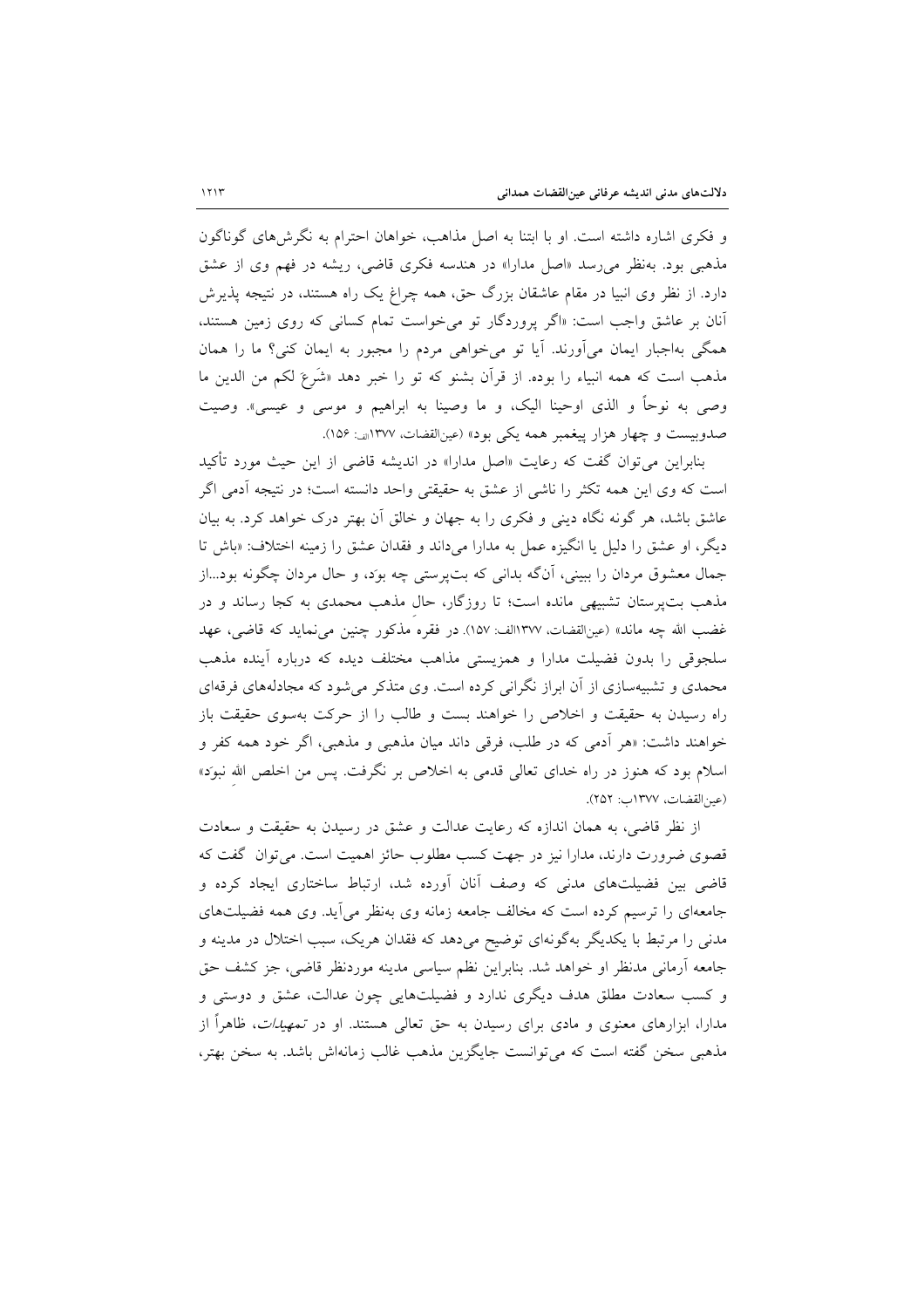چنین می(نماید که او نسخه تجویزی خود را ارائه کرده و وضع موجود زمانهاش را محکوم به فنا دانسته و چنین نوشته است: «محبان بر مذهب و ملت خدا باشند؛ نه بر مذهب و ملت شافعی و ابوحنیفه و غیرهما نباشند. ایشان بر مذهب عشق و مذهب خدا باشند تبارک و تعالی. چون خدا را بینند لقای خدا دین و مذهب ایشان باشد؛ چون محمد را ببینند لقای محمد ایمان ایشان باشد؛ و چون ابلیس را بینند این مقام دیدن نزد ایشان کفر باشد. معلوم شد که ایمان و مذهب اين جماعت چيست و كفر ايشان از چيست» (عين القضات، ١٣٩٣: ١١۶-١١٥).

چنانکه ملاحظه می شود، قاضی مذهب محبان را مذهب راستین و حقیقی دانسته، چراکه مذهب مذکور، حاصل تحقیق و تعهد به اصل مذاهب بوده و همواره ادیان مختلف را در مسیری واحد و بهسوی حقیقت واحد در حرکت دیده است. او مذهب محبان و دوستداران خدا را همان اسلام خطاب می کند، اما برای تمایز آن از اسلام متعصب سلجوقی چنین آورده است: «اسلام نزد روندگان آنست كه مرد را به خدا رساند... طالب را با نهنده مذهب كارست نه با مذهب» (عینالقضات، ۱۳۹۳: ۲۳). با این همه قاضی در برخورد با کسانی که در مدینه آرمانی او حاضر به راه رفتن و پذیرش سعادت مطلق یا قبول اصول دین محبان نیستند، ظاهراً شیوه به کارگیری زور و خشونت را از اعمال شیوه تساهل و مدارا مناسب تر می داند: «چنانکه پدری مُشفق بود که ده فرزند دارد، همه را بگوید علم آموزند تا سعیدِ ابد گردند. ایشان گویند مُسَلم نیست که سعادتی هست که از علم خیزد و اگر هست ما را نباید. اگر پدر را شفقت نیک بود، ترک ایشان بگوید و دگر با ایشان خطاب نکند و بگذارد تا سر در شهوت نهند، و به عاقبت همه فرزندان او شقی آمده باشند. اما اگر پدر را شفقتی به افراط بود، یکی را از این ده فرزند بکشد که معاندت در طبع او غالبتر باشد، تا این فرزندان دیگر تن در علم دهند به قهر؛ چون روزکی چند برآید، خود عاشق علم شوند. [و اگر] یکی را بکشد و این دیگران تن در طلب علم ندهند یکی دیگر بکشد و این دیگران تن در طلب علم ندهند، یکی دیگر بکشد. اگر هشت تن در دادند، مبارک! و اگر نَه، دیگری را بکشد. و اگر نُه فرزند را بکشد و یکی هم تن در ندهد او را نیز بباید بکشد؛ تا باری معاصی و صفت مذمومش کمتر بود. اگر سعادتش نبود، پس از مرگ ــ مبارک ــ باری شقاوتش کمتر بود» (عینالقضات، ۱۳۷۷ ـِ: ۳۴۸).

به نظر می آید که قاضی در ضرورت تربیت و مجازات، لفظ و مقام پدر را برای توضیح نظام پاداش و کیفر مدینه آرمانی اش مناسب دیده است. بنابراین می توان پدر را تعبیری عامیانه یا مثالی روشن برای حاکمیت و نظام قضایی جامعه مطلوب قاضی دانست. نکته مهم در سخنان مذکور این است که تأکید عین|لقضات در بهکارگیری زور با دیگر سخنان وی درباره مدارا تضاد دارد و او به این تناقض پاسخ روشنی نداده است. با این حال می توان گفت وی همواره بر شیوه مدارا و تساهل تأکید داشته و با اشاره به نحوه برخورد عیسی (ع) و موسی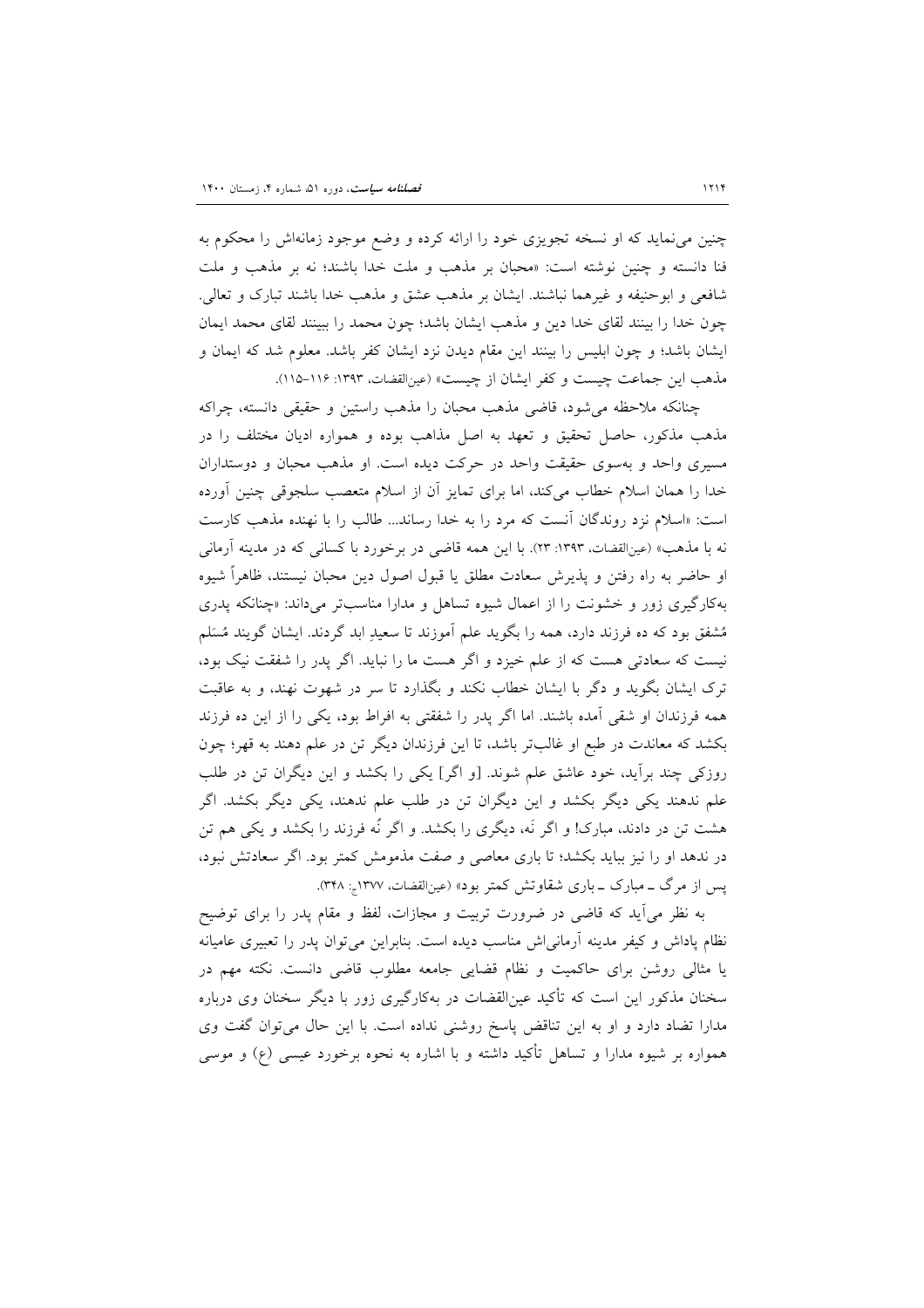(ع) ابتدا شکل مسالمتآمیز برخورد با غافلان و کافران را یادآوری میکند و در صورت کارساز نبودن شیوه مذکور، بهکارگیری زور را تنها از سوی نبی که متبّع وحی است و شاید جانشینان او (پیران پخته و عالمان اشراقمند) جایز دانسته است (عین القضات، ۱۳۷۷: ۳۴۹).

### ۵. نتىجە

در این مقاله، در چارچوب رهیافت دلالتیــ پارادایمی ضمن اشاره به اهمیت دلالتهای هنجاری بهعنوان مُقَوم اصلی هر اندیشه سیاسی، درباره فضیلتهایی همچون عدالت و عشق و مدارا در اندیشه سیاسی عین|لقضات بحث شد. در اندیشه قاضی عدالت بهمنزله عنصری که زمینه بهزیستی را برای تمام اعضای جامعه فراهم میکند، مورد توجه است. عین|لقضات در توضیح عدل به منشأ الهی این فضیلت اشاره کرده و عدل را گرفتن حق، معنی کرده است و بر این باور بود که اگر کسی در جامعه از حق خود بگذرد، در واقع سعادت فرد خاطی را به شقاوت وی بدل می کند، به این معنا که اگر وی برای گرفتن حق تلاشی نکند، باری تعالی فرد ظالم را مورد جزا قرار خواهد داد، اما اگر فرد مظلوم یا حاکمیت به نیابت از او حق ستانی کند، سعادت هر دو فرد ظالم و مظلوم تأمین خواهد شد. درباره عدالت در توزیع ثروت نیز او ثروتمندان را خزانهداران خداوند معرفی میکند و معتقد است ثروت امانتی الهی در دست توانگران است، بنابراین باید به درویشان توجه کرد و بخشی از آن مال را بین نیازمندان تقسیم کرد تا اخوت و دوستی بین طبقات مختلف جامعه برقرار شود. چنین نگرشی به عدالت افزونبر وجوه اخلاقی آن، أشكارا واجد سويههای اجتماعی و سیاسی است و می تواند در تحلیل نهایی نمایانگر جامعه مطلوب و آرمانی قاضی باشد.

درباره الگوی هنجاری عشق نیز، عینالقضات همدانی عشق را امری ذاتی دانسته و حب خدا را در وجود اَدمی نهان بیان کرده است. همچنین عشق اَدمی به اَدمی را در حرکت بهسوی عشق والا مفيد دانسته است. به ديگر سخن، او عشق آدمي به آدمي را علت استحكام اخلاقي، ترویج دوستی و زمینهساز حرکت بهسوی عشق حقیقی و سبب خیر عمومی و سعادت ابدی عنوان کرده است. از رهگذر توجه به عشق است که قاضی تعصب را نفی میکند و جوامع مختلف بشری را به دوستی فرا می خواند و تمامی ادیان و مذاهب را در مسیر حرکت بهسوی عشق می بیند و همه ادیان را شایسته احترام میداند. در واقع او عشق را دلیل عمل به مدارا، پذیرش تکثر و آشتی جوامع انگاشته و در تقابل با وضع نابسامان زمانه خود که سرشار از تعصب و خشم بود، بر همبستگی و آشتی ادیان همواره اصرار ورزیده و جامعهای را ترسیم کرده است که در آن رعایت «اصل مدارا» یک ضرورت محسوب می شود.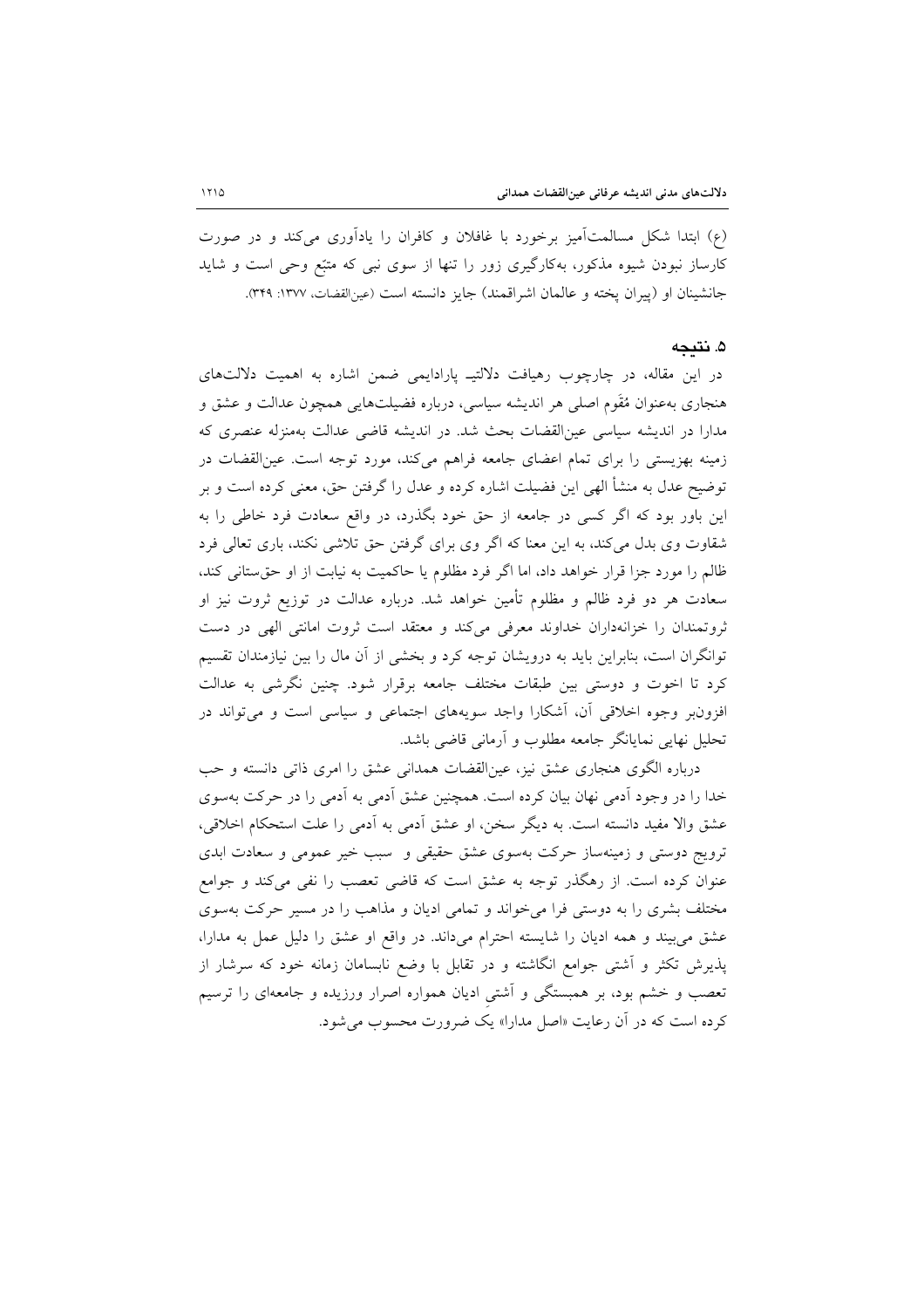# بهطور کلی با نگرشی جامع به نظام اندیشهای قاضی، نوعی رابطـه نظــامهنــد بــین فقــرههــای مختلف اندیشه وی وجود دارد که معطوف به برقراری جامعه بسامان و عادلانه و فارغ و عاری از بحرانها و نابسامانیهای اخلاقی و اجتماعی است. در حقیقت، اگر اندیشه سیاسی به معنای تمهید مقدمات نظری و عملی برای ایجاد زندگی خوب در عرصه عمومی تعریف شود، آنگIه با باریکبینی و توجه به قصد پنهان در کلام قاضی، می توان دریافت که وی با واسطه قرار دادن امر متعالی و تسری دادن بحث از سـعادت بـه سـاحت جمعـی و بـا تفـسير مفـاهيم دينـی و آموزههای قرآنی کوشیده است تا در لایههای مختلف معنایی، توصـیههـای هنجـاری و مــدنی شایان توجهی را با عنایت به ضروریات و شرایط زمانه خود، به امیـد تـأمین سـعادت جمعـی عرضه كند. اين برداشت از انديشه عينالقـضات بـهعنـوان انديـشمندي عـالىمقـام در ميـراث عرفاني، در عين حال مي تواند نمونه نقضي باشد بر روايتهايي كه عرفان و انديشه عرفـاني را در تعارض بنیادین با سیاست و کـنش سیاسـی تعریـف کـرده و آن را رواج‹هنـده خمـول و انزواگرایی و بدون هر گونه دلالت مدنی دانستهاند.

#### بيانيه نبود تعارض منافع

نویسندگان اعلام میکنند که تعارض منافع وجود ندارد؛ و تمام مسائل اخلاق در پژوهش را شامل پرهیز از دزدی ادبی، انتشار و یا ارسال بیش ً از یک بار مقاله، تکرار پژوهش دیگران، دادهسازی یا جعل دادهها، منبع سازی و جعل منابع، رضایت ناآگاهانه سوژه یا پژوهششونده، سوء رفتار و غیره، بهطور کامل رعایت کردهاند.

# منابع و مآخذ الف) فارسى

# ۱. قرآن کریم.

- ۲. اذکایی، پرویز.(۱۳۸۱) *ماتیکان عینالقضات همدانی: هفت گفتار در عرفان پژوهی.* تهران: مادستان. ۳. اسپریگنز، توماس. (۱۳۸۹) *فهم نظریههای سیاسی، ترجمه* فرهنگ رجایی. تهران: آگاه. ۴. اشتراوس، لئو. (۱۳۸۱) *فلسفه سیاسی چیست، ترجمه* فرهنگ رجایی. تهران: علمی و فرهنگی.
	- ۵. اشتراوس، لئو. ( ۱۳۹۸) *مقدمهای سیاسی بر فلسفه.* ترجمه یاشار جیرانی. تهران: آگه.
- ۶. اسکینر، کوئنتین. (۱۳۹۳) بین*شهای علم سیاست: جلد اول در باب روش،* مترجم فریبرز مجیدی. تهران: فرهنگ جاويد.
- ۷. بشیریه، حسین. (۱۳۹۴) *عقل در سیاست، س<sub>ی </sub>وینج گفتار در فلسفه، جامعهشناسی و توسعه سیاسی.* تهران: نگاه معاصر .
	- ۸. پورجوادی، نصرالله. (۱۳۸۴) *عین القضات و استادان او.* تهران: اساطیر.
- ۹. توانا، محمدعلي؛ يوسف حقيقي. (۱۳۹۶) «عرفان سياسي نجمالدين رازي» *فصلنامه سياست متعاليه*، ۵، ۱۸: 1.9-٨٩. در: (٢ خرداد ١٣٩٩) http://sm.psas.ir/article 30385.html?lang=fa

۱۰. داوری اردکانی، رضا. (۱۳۷۹) «عرفان و سیاست» *یژوهشنامه متین، ۷: ۲*۷۸-۲۶۱.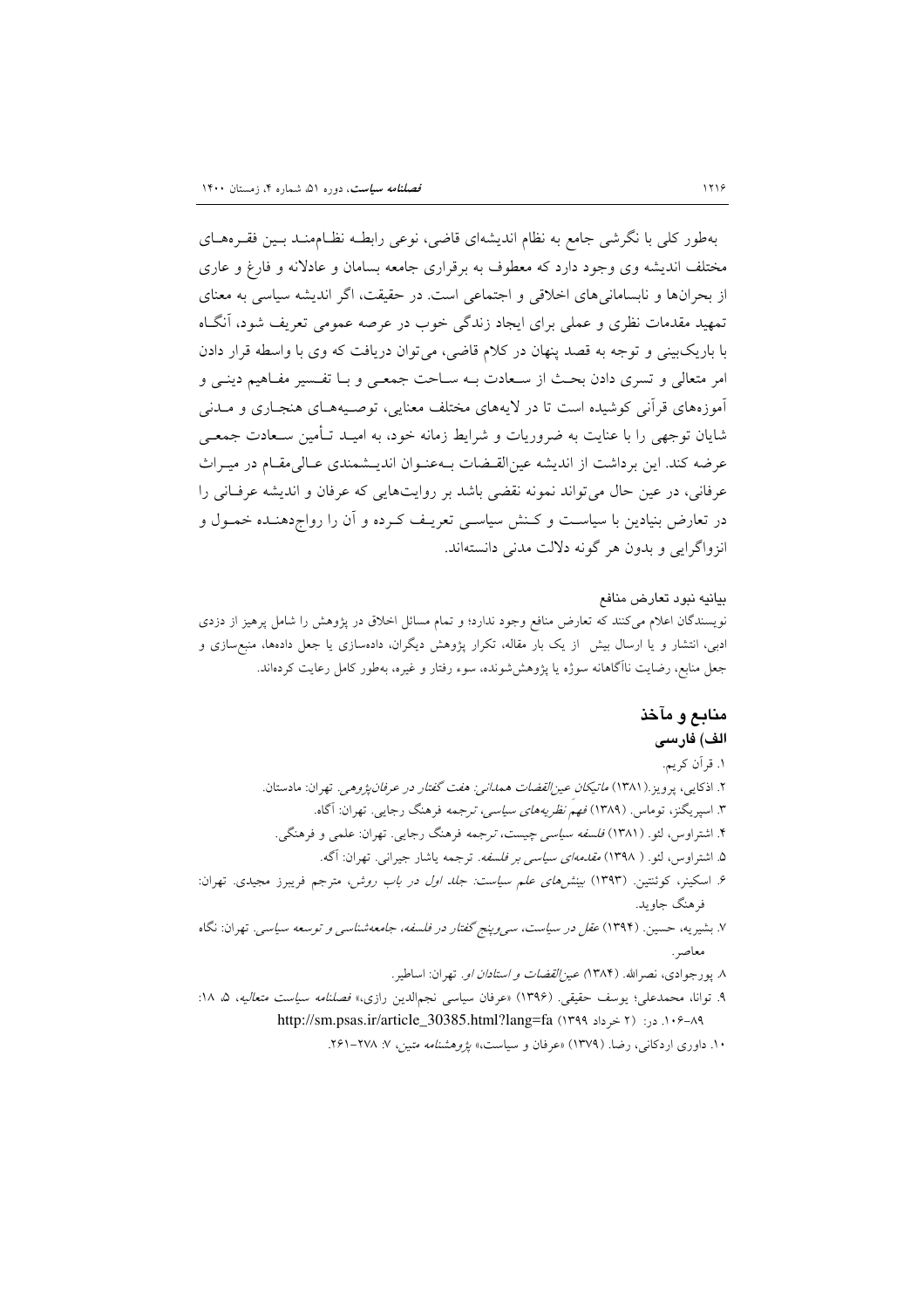- ١١. صفى، اميد. (١٣٨٩) *سياست/دانش در جهان اسلام، ترجمه* مجتبى فاضلى. تهران: پژوهشكده مطالعات فرهنگي و اجتماعي.
- ۱۲. طباطبایی، سید جواد. ( ۱۳۹۴) *تاریخ اندیشه سیاسی در ایران ملاحظاتی در مبانی نظری.* تهران: مینوی خرد.

۱۳. طوسی، خواجه نظامالملک. (۱۳۷۵) *سیاستنامه (سیر الملوک*). تهران: اساطیر.

- ١۴. عينالقضات، ابوالمعالي عبدالله. (١٣٩٣) تمهي*دات*؛ با مقدمه و تصحيح عفيف غسيران. تهران: اساطير.
- ۱۵. عین|لقضات، ابوالمعالی عبدالله (۱۳۷۷<sub>ان</sub>) *نامهها*؛ بهاهتمام علینقی منزوی و عفیف عُسیران. تهران: اساطیر، ج ۱.
- ۱۶. عین القضات، ابوالمعالی عبدالله (۱۳۷۷) *نامهها*؛ به اهتمام علینقی منزوی و عفیف عُسیران. تهران: اساطیر، ج ۲.
- ۱۷. عین|لقضات، ابوالمعالی عبدالله (۱۳۷۷<sub>ه</sub>) *نامهها*؛ به اهتمام علینقی منزوی و عفیف عُسیران. تهران: اساطیر،  $\mathfrak{r}_{\overline{\mathbb{C}}}$
- ١٨. عينالقضات، ابوالمعالى عبدالله. (١٣۶٠) *دفاعيات عين القضات همداني، ترجمه* قاسم انصارى. تهران: منوچهر ی.
	- ۱۹. فیرحی، داود. (۱۳۸۱) *قدرت، دانش و مشروعیت در اسلام.* تهران : نشر ن<sub>ها</sub>.
	- ۲۰. کربن، هانری. (۱۳۷۳) *تاریخ فلسفه اسلامی.* ترجمه سید جواد طباطبایی. تهران: کویر.
	- ۲۱. کلوسکو، جرج. (۱۳۹۰) تار*یخ فلسفه سیاسی، جلد دوم قرون وسطا*، ترجمه خشایار دیهیمی. تهران: نی.
- ۲۲. کولاکوفسکی، لشک. (۱۳۹۴) *درس گفتارهایی کوچک در باب مقولاتی بزرگ،* ترجمه روشن وزیری. تهران: نگاه معاصر.
	- ۲۳. ملکیان، مصطفی. (۱۳۸۱) *راهی به رهایی.* تهران: نشر نگاه معاصر.
- ۲۴. منوچهری، عباس. (۱۳۹۵) *فراسوی رنج و رؤیا: روایتی دلالتی- پارادایمی از تفکر سیاسی.* تهران: پژوهشکده تاريخ اسلام، ج ١.
- ۲۵. منوچهری، عباس. (۱۳۸۸) «نظریه سیاسی پارادایمی» پروهش سی*است نظری*، ۶: ۹۳-۷۷. در: (۲ خرداد http://political.ihss.ac.ir/Article/139411281415341120 (١٣٩٩
- ۲۶. منوچهری، عباس؛ یدالله هنری لطیف یور. (۱۳۹۳) «فضیلت مدنی در اندیشه عرفانی مولانا» *فصلنامه سیاست*، ۴۴، ۲: ۴۲۹–۴۰۷. د.: <DOI:10.22059/jpg.2014.52399>.
	- ٢٧. والزر، مايكل. (١٣٩١) *در باب مدارا.* ترجمه صالح نجفي. تهران: پرديس دانش.
- ٢٨. هنري لطيفpپور، يداله.(١٣٩٥) «سنجش دعوي؛ امتناع تأسـيس انديــشه سياســي بــر مبنــاي انديــشه عرفــاني،» پژوهشنامه علوم سیاسی، ۱۱، ۳: ۲۳۴–۲۰۵، <DOR: 20.1001.1.1735790.1395.11.3.7.9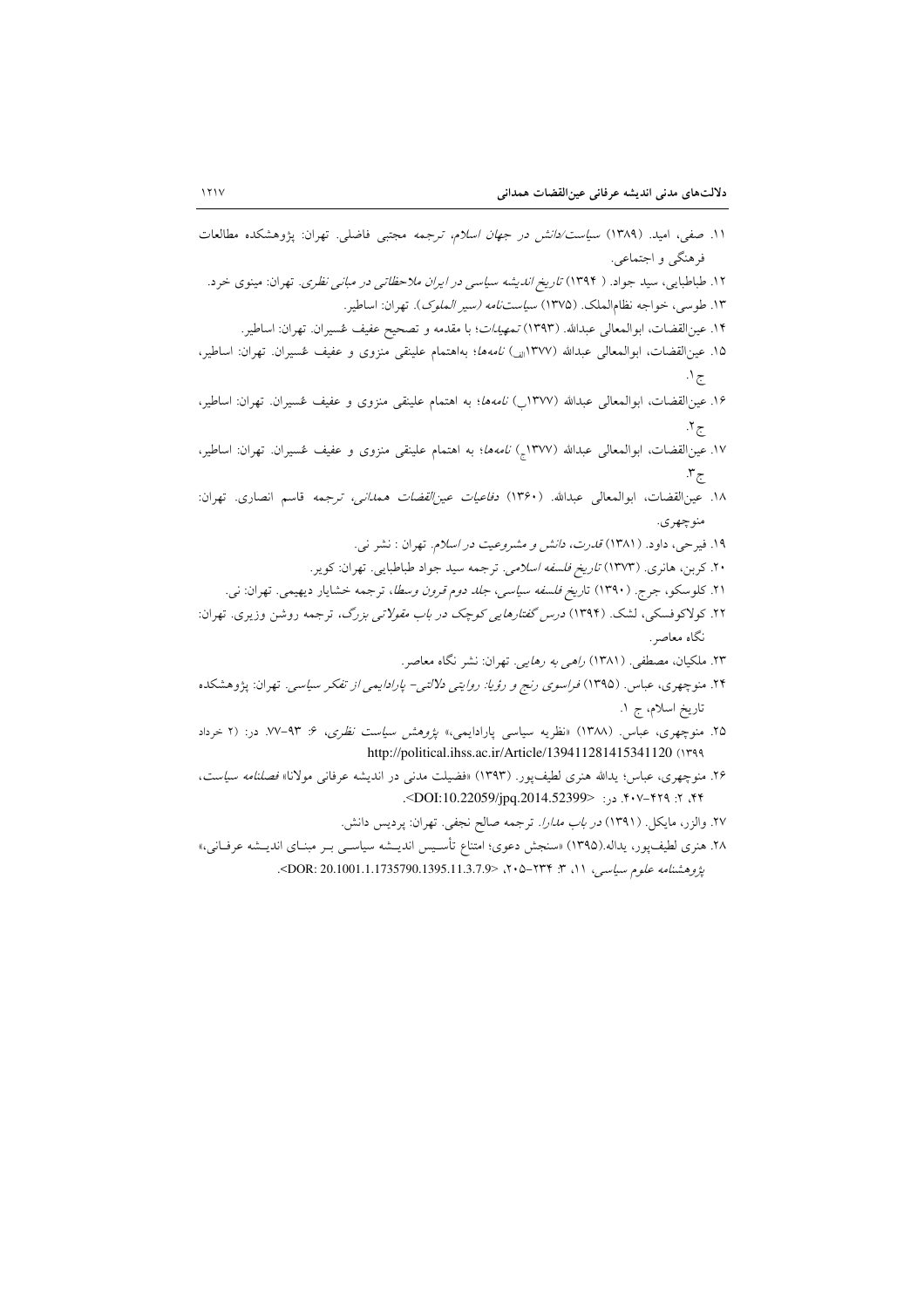

Research Paper

# **The Civic Implications of the Mystical Thought of Ein Al-Qozāt Hamedāni**

## **Yadollah Honari Latifpour**1\* , **Arash Amjadian**<sup>2</sup>

<sup>1</sup>Assistant Professor, Department of Political Science, Bu-Ali Sina University, Hamedan, Iran

<sup>2</sup> MA in Islamic Political Thought, Department of Political Science, Bu-Ali Sina University, Hamedan, Iran

Received: 28 June 2021, Accepted: 14 March 2022 © University of Tehran

### **Abstract**

Mystical texts are an important part of the intellectual heritage of Iran and Islamic World. In spite of the differences of opinion between scholars about the history of political thought in Iran, there is no doubt that mystical tradition was rich and influential in medieval Islamic period. However, most of the research conducted on these texts are in the form of biographies and had almost exclusively concentrated on the literary aspects and moral teachings of these texts. Little attention has been paid to the intellectual themes and implications of these texts for politics and civic engagement in public life in society. A critical reading for the purpose of gaining a deeper and more accurate understanding of the political value of these texts can be useful in the analyses of the historical development of Iranian-Islamic thought. Furthermore, by doing so, we might find appropriate answers to the challenges of today's Iranian society. Abu'l-maʿālī ʿabdallāh Bin Abībakr Mohammad Mayānejī Known as *Ein Al-Qozāt Hamedāni* is one of the incomparable thinkers in Iranian-Islamic thought. He was considered one of the Sufi sheikhs of his time and had many disciples, some of whom had political influence and positions in the Seljuk political system. He died at the young age of thirty-three when the Seljuk executed him in 1131, but his works secured him a place in the history of Iran as a mystical philosopher. Henry Corbin, a French theologian and Iranologist with renowned expertise in Islamic philosophy and Sufism, has referred to him as a jurist, mystic, philosopher, and mathematician, but he is better known as a mystic among the Iranian scholars of Islamic-Iranian thought. *Ein Al-Qozāt* has not been recognized as a political thinker in the literal sense or a writer who has directly been interested in politics, and thus his works have seldom been evaluated from this perspective. Indeed, some scholars have argued that "mysticism never seeks to add, know, rearrange or improve anything in the earthly world", and mysticism as an independent epistemological realm is in conflict with politics as a science that is responsible for organizing the public arenas.

 $\overline{a}$ 

\* Corresponding Author Email: honari@basu.ac.ir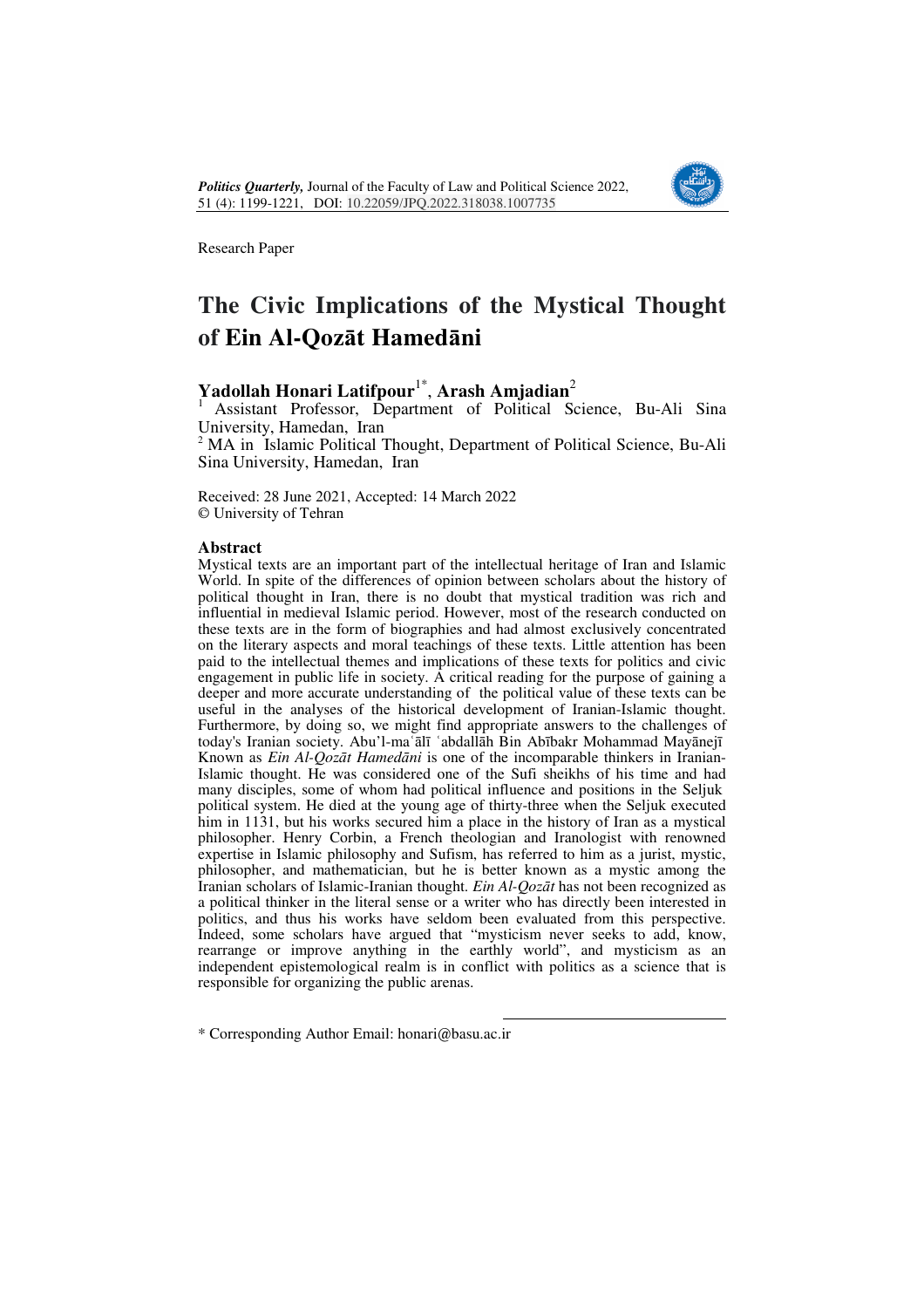In the present study, the authors use certain components of Leo Strauss and Quentin Skinner's methodology to analyze important writings of *Ein Al-Qozāt Hamedāni*, particularly his letters in order to reveal the civic virtues and capacities of thought of this famous mystic, and find political significance not previously traced. The main research question to be answered is: How can civic life be organized by relying on the basic concepts of the mystical thought of *Ein Al-Qozāt Hamedāni.* By civic implications, we mean virtues such as justice, love, friendship, and tolerance, which being at the junction of mystical thought and political thought, strengthen social relations and create the desired political order. In the view of *Ein Al-Qozāt Hamedāni*, justice is considered as an element that provides a basis for welfare for all members of society.

*Ein Al-Qozāt Hamedāni* considered love as an inherent thing and believed that the love of God is hidden in the human nature, and wrote that the love of a human being to another human being is useful in moving towards transcendental love. He described love as the cause of moral strength, the promoter of friendship, and the basis for the movement toward true love leading to public good and eternal bliss. By his attention to love, *Ein Al-Qozāt Hamedāni* rejected prejudice and called on different societies to nurture friendship. He considered all religions as being equal and worthy of respect, and saw all religions and sects on the path to love. In fact, he considered love as the basis for tolerance, acceptance of pluralism and reconciliation of societies. In spite of the unsettled situation of his time, which was full of prejudice and rage, he insisted on the solidarity and reconciliation of religions. He showed his conviction that the observance of the principle of tolerance is a necessity in society. In conclusion, the authors' comprehensive analysis of *Ein Al-Qozāt Hamedāni*'s writings show a kind of systematic interactions between the various aspects of his thought, which was ultimately aimed at establishing a well-organized and just society free from crises, moral disorders and social conflicts. Introducing *Ein Al-Qozāt Hamedāni* as a great thinker in the mystical tradition with no interest in politics is an example of a contradiction in the narratives that have defined mystical thought in fundamental conflict with politics and political action, because of the characterization of mysticism as a promoter of apostasy and isolationism.

**Keywords:** Political Thought, Mysticism, Justice, Love, Tolerance

#### **Declaration of conflicting interests**

The authors declared no potential conflicts of interest with respect to the research, authorship, and/or publication of this article.

#### **Funding**

The authors received no financial support for the research, authorship, and/or publication of this article.

**ORCID iDs:** https://orchid.org/0000-0002-4650-623X

### **References**

The Holy Qurān.

Azkaei, Parviz. (2002) *Matikān of Ein Al-Qozāt Hamedāni: Haft goftār dar erfān'pajohi. (Matikan of Ein Al-Qozat Hamedani: Seven Speeches in Mysticism).* Tehran: Mādestan. [in Persian]

Bashirieh, Hussein (2015) *Aghl dar siyāsat: siu panj goftār dar falsafeh, jāmeʿeh'shenāsi va toseʿ-ye siyāsī* (*Reason in Politics, Thirty-Five Speeches in*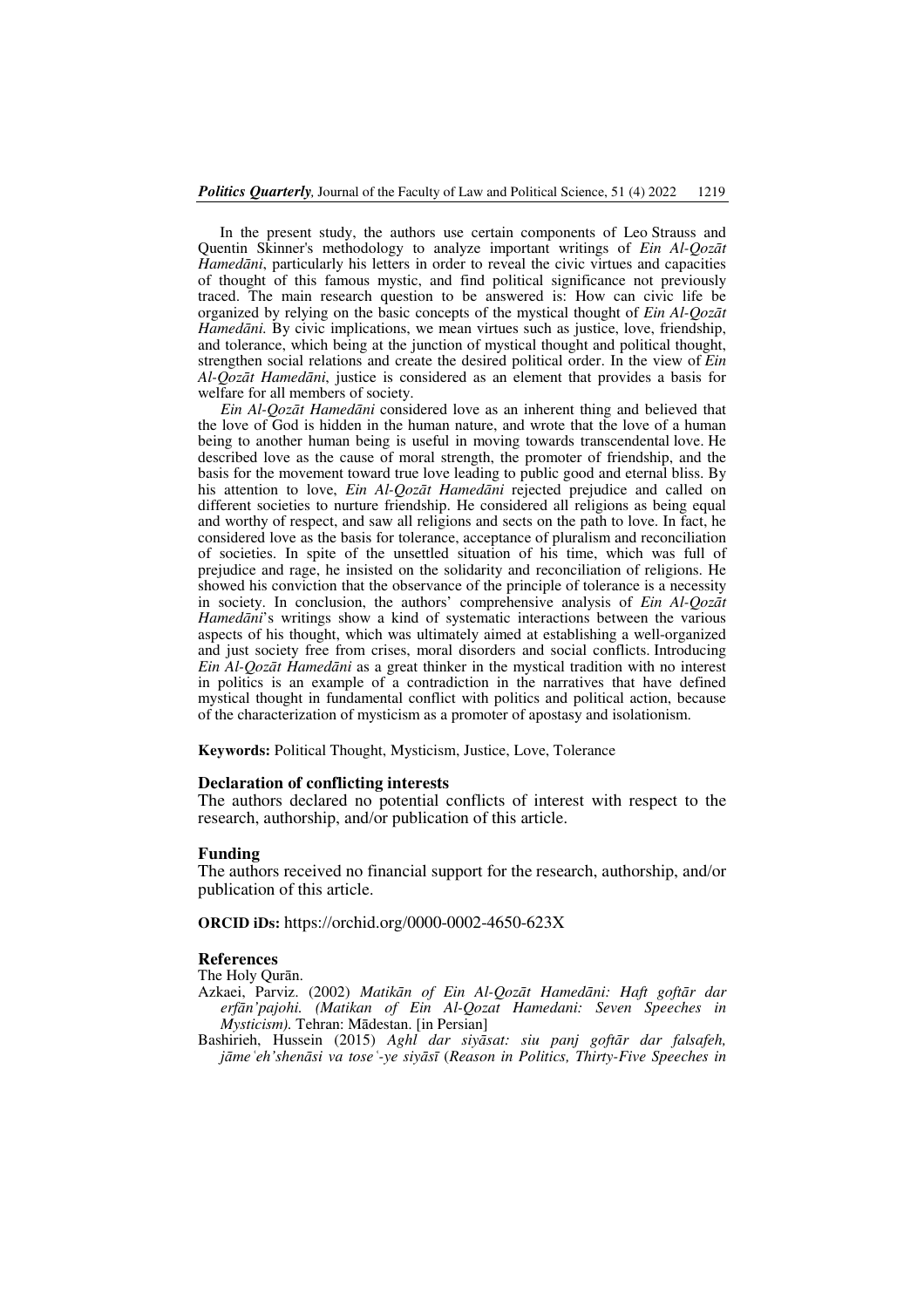*Philosophy, Sociology and Political Development*). Tehran: Negāh-e moāser. [in Persian]

Corbon, Henry. (1994) *Tārikh-e falsafe-ye eslāmī* (*History of Islamic Philosophy*), trans. Seyed Javad Tabatabai. Tehran: Kavir. [in Persian]

- Davari Ardakani, Reza. (2000) "Erfān va siyāsat (Mysticism and Politics)," *Pajohesh'nāmeh-ye matin (Matin Journal*) 7: 278-261. [in Persian]
- Ein Al-Qozāt, Abu al-Ma'āli Abdollah. (2014) *Tamhidāt* (*Preparations*), Afif Osiran, ed. Tehran: Asātir. [in Persian]
- Ein Al-Qozāt, Abu al-Ma'āli Abdollah (1998a) *Name'ha* (*Letters*), eds. Alinaghi Manzavi and Afif Osiran, Tehran: Asātir, Vol. 1. [in Persian]
- Ein Al-Qozāt, Abu al-Ma'āli Abdollah (1998b) *Name'ha* (*Letters*), eds. Alinaghi Manzavi and Afif Osiran. Tehran: Asātir, Vol. 2. [in Persian]
- Ein Al-Qozāt, Abu al-Ma'āli Abdollah (1998c) *Name'ha* (*Letters*), eds. Alinaghi Manzavi and Afif Osiran. Tehran: Asātir, Vol. 3. [in Persian]
- Ein Al-Qozāt, Abu al-Ma'āli Abdollah. (1981) *Defaeyat'e Ein Al-Qozāt-e Hamedani* (*The Defense of the Ein Al-Qozāt-e Hamedani*), trans. Qasem Ansari. Tehran: Manouchehri. [in Persian]
- Farihi, David. (2002) *Qodrat, dānesh va mashroe*ʿ*yat dar eslām* (*Power, Knowledge and Legitimacy in Islam)*. Tehran: Ney. [in Persian]
- Honari Latifpour, Yadolah. (2016) "Case Assessment; Refusal of the Foundation of Political Thought on the Basis of Mystical Thought," *Pajohesh'nāmeh-ye oloome siyāsī* (Research Letter of Political Science) 11, 3: 234-205, <DOR: 20.1001.1.1735790.1395.11.3.7.9>. [in Persian]
- Klosko, George. (2010) *Tārikh-e falsafe-ye siyāsī* (*History of Political Theory*), trans. Khashayar Deihimi. Tehran: Nay. [in Persian]
- Kołakowski, Leszek. (2015) *Dars'goftār'hā-i dar bāb-e magholāti bozorg* (*Small Lectures about Big Issues*), trans. Roshan Vaziri. Tehran: Negāh-e moāser. [in Persian]
- Malekian, Mostafa. (2002) *Rāhi bae rahā'i* (*A Way to Liberation*). Tehran: Negāh-e moāser. [in Persian]
- Manouchehri, Abbas. (2016) *Farāso-ye ranj va royā: ravāyati delalāti parādimi az tafakor-e siyāsī* (*Beyond Suffering and Dreams: A Paradigmatic Significant Narrative of Political Thought*). Tehran: Research Institute of Islamic History. [in Persian]
- Manouchehri, Abbas. (2009) "Nazarye'-e siyāsī parādimi (Political Theory Paradigm)," *Pajohesh-e siyāsat-e nazari* (*Journal of Theoretical Policy Research*) 6: 77-93. Available at: http://political.ihss.ac.ir/Article/ 139411281415341120 (Accessed 22 May 2020). [in Persian]
- Manouchehri, Abbas; Yadollah Honari Latifpour. (2014) "Fazilat-e madani dar andishe-ye erfāni-ye molānā (Civil Virtue in Rumi's Mystical Thought)," *Faslnāmeh-ye siyāsat* (*Politics Quarterly*) 44, 2: 429-407, <DOI:10.22059/ jpq.2014.52399>. [in Persian]
- Pourjavadi, Nasrullah (2005) *Ein Al-Qozāt va ostādān oe* (*Ein Al-Qozāt and His Professors*). Tehran: Asātir. [in Persian]
- Safi, Omid. (2010) S*iyāsat dānesh dar jahān-e eslām* (*The Politics of Knowledge in the Islamic World*), trans. Mojtaba Fazeli. Tehran: Research Institute for Cultural and Social Studies. [in Persian]
- Skinner, Quentin. (2014) *Binesh'hā-ye elm-e siyāsat* (*Visions of Politics: Regarding Method (Volume 1)*, trans. Fariborz Majidi. Tehran: Farhang-e Javid. [in Persian]
- Spragens, Thomas A. (2010) *Fahm-e nazarye'hā-ye siyāsī* (*Understanding Political Theory*), trans. Farhang Rajai. Tehran: Agah. [in Persian]
- Strauss, Leo. (2002) *Falsafeh-ye siyāsī chist* (*What is Political Philosophy*), trans. Farhang Rajai. Tehran: Elmi va farhangi. [in Persian]